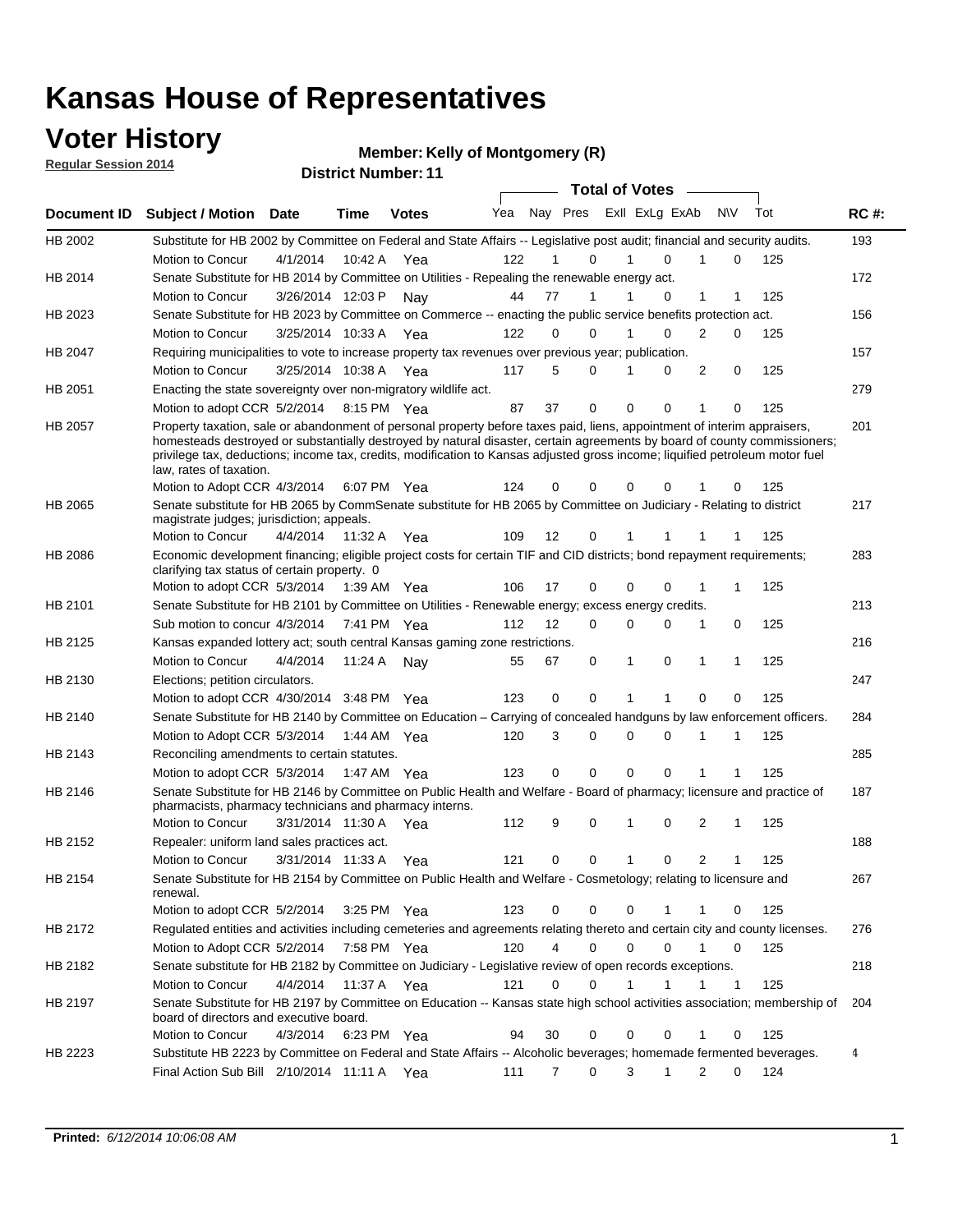### **Voter History Member:**

| <b>VULGE LIBLUTY</b>        |                                  |             |      | <b>Member: Kelly of Montgomery (R)</b> |     |     |       |  |
|-----------------------------|----------------------------------|-------------|------|----------------------------------------|-----|-----|-------|--|
| <b>Regular Session 2014</b> |                                  |             |      | <b>District Number: 11</b>             |     |     |       |  |
|                             |                                  |             |      |                                        |     |     | Total |  |
|                             | Document ID – Subiect / Motion – | <b>Date</b> | Time | Votes                                  | Yea | Nav | Pres  |  |

|             |                                                                                                                                                                                                                                                                                                                                                                                                                                                                                                                                                                                                                                                                                                                                                                                                                                                                                                                 |                       |             |              |     |                | <b>Total of Votes</b>       |             |   | $\frac{1}{2}$  |             |     |             |
|-------------|-----------------------------------------------------------------------------------------------------------------------------------------------------------------------------------------------------------------------------------------------------------------------------------------------------------------------------------------------------------------------------------------------------------------------------------------------------------------------------------------------------------------------------------------------------------------------------------------------------------------------------------------------------------------------------------------------------------------------------------------------------------------------------------------------------------------------------------------------------------------------------------------------------------------|-----------------------|-------------|--------------|-----|----------------|-----------------------------|-------------|---|----------------|-------------|-----|-------------|
| Document ID | <b>Subject / Motion Date</b>                                                                                                                                                                                                                                                                                                                                                                                                                                                                                                                                                                                                                                                                                                                                                                                                                                                                                    |                       | <b>Time</b> | <b>Votes</b> | Yea |                | Nay Pres ExII ExLg ExAb N\V |             |   |                |             | Tot | <b>RC#:</b> |
| HB 2223     | Substitute for HB 2223 by Committee on Federal and State Affairs—Alcoholic beverages; homemade fermented beverages;<br>microbrewery gallonage expanded; liquor license length of citizenship.<br>Motion to Concur                                                                                                                                                                                                                                                                                                                                                                                                                                                                                                                                                                                                                                                                                               | 4/3/2014              | 6:27 PM Yea |              | 115 | 9              | 0                           | 0           | 0 |                | 0           | 125 | 205         |
| HB 2231     | Senate Substitute for Substitute for HB 2231 by Committee on Ways and Means - Appropriations for FY 2014, FY 2015, FY<br>2016, FY 2017 and FY 2018 for various state agencies; capital improvement projects; claims against the state.<br>Motion to adopt CCR 5/2/2014 9:48 PM Yea                                                                                                                                                                                                                                                                                                                                                                                                                                                                                                                                                                                                                              |                       |             |              | 70  | 54             | 0                           | 0           | 0 | $\mathbf{1}$   | 0           | 125 | 282         |
| HB 2246     | Substitute for HB 2246 by Committee on Commerce, Labor and Economic Development - Peer review for certain licensed<br>technical professions.                                                                                                                                                                                                                                                                                                                                                                                                                                                                                                                                                                                                                                                                                                                                                                    |                       |             |              |     |                |                             |             |   |                |             |     | 38          |
|             | EFA Sub Bill                                                                                                                                                                                                                                                                                                                                                                                                                                                                                                                                                                                                                                                                                                                                                                                                                                                                                                    | 2/21/2014 1:34 PM Yea |             |              | 120 | 0              | 0                           | 1           | 0 | 2              |             | 124 |             |
| HB 2246     | Substitute for HB 2246 by Committee on Commerce, Labor and Economic Development - Peer review for certain licensed<br>technical professions.                                                                                                                                                                                                                                                                                                                                                                                                                                                                                                                                                                                                                                                                                                                                                                    |                       |             |              |     |                |                             |             |   |                |             |     | 260         |
|             | Motion to Concur                                                                                                                                                                                                                                                                                                                                                                                                                                                                                                                                                                                                                                                                                                                                                                                                                                                                                                | 5/2/2014              | 11:40 A     | Yea          | 124 | 0              | 0                           | 0           |   | 0              | 0           | 125 |             |
| HB 2272     | Kansas expanded lottery act; southeast Kansas gaming zone; privilege fee and investment threshold amount reduced.                                                                                                                                                                                                                                                                                                                                                                                                                                                                                                                                                                                                                                                                                                                                                                                               |                       |             |              |     |                |                             |             |   |                |             |     | 200         |
|             | Motion to Concur                                                                                                                                                                                                                                                                                                                                                                                                                                                                                                                                                                                                                                                                                                                                                                                                                                                                                                | 4/2/2014              |             | 4:18 PM Yea  | 84  | 36             | 0                           | $\Omega$    | 0 |                | 4           | 125 |             |
| HB 2296     | Campaign finance; permitted uses of campaign funds; increased exemption amount for certain candidates; contributor<br>information; lobbyist filings.                                                                                                                                                                                                                                                                                                                                                                                                                                                                                                                                                                                                                                                                                                                                                            |                       |             |              |     |                |                             |             |   |                |             |     | 248         |
|             | Motion to adopt CCR 4/30/2014 3:53 PM Yea                                                                                                                                                                                                                                                                                                                                                                                                                                                                                                                                                                                                                                                                                                                                                                                                                                                                       |                       |             |              | 119 | 4              | 0                           | 1           | 1 | 0              | 0           | 125 |             |
| HB 2296     | Campaign finance; permitted uses of campaign funds; increased exemption amount for certain candidates; contributor<br>information; lobbyist filings.<br>Motion to Override                                                                                                                                                                                                                                                                                                                                                                                                                                                                                                                                                                                                                                                                                                                                      | 5/30/2014 10:24 A     |             | N\V          | 96  | 5              | 0                           | $\Omega$    | 0 | 0              | 24          | 125 | 287         |
|             | Veto                                                                                                                                                                                                                                                                                                                                                                                                                                                                                                                                                                                                                                                                                                                                                                                                                                                                                                            |                       |             |              |     |                |                             |             |   |                |             |     |             |
| HB 2298     | Senate Sub for HB 2298 by Committee on Judiciary - Uniform controlled substances act. Senate Sub for HB 2298 by<br>Committee on Judiciary - Uniform controlled substances act.                                                                                                                                                                                                                                                                                                                                                                                                                                                                                                                                                                                                                                                                                                                                  |                       |             |              |     |                |                             |             |   |                |             |     | 209         |
|             | Motion to Concur                                                                                                                                                                                                                                                                                                                                                                                                                                                                                                                                                                                                                                                                                                                                                                                                                                                                                                | 4/3/2014              |             | 6:40 PM Yea  | 123 | 1              | 0                           | 0           | 0 | 1              | $\mathbf 0$ | 125 |             |
| HB 2303     | Relating to driver's license fees; driving under the influence equipment fund.                                                                                                                                                                                                                                                                                                                                                                                                                                                                                                                                                                                                                                                                                                                                                                                                                                  |                       |             |              |     |                |                             |             |   |                |             |     | 1           |
|             | Motion to adopt CCR 1/22/2014 11:45 A Yea                                                                                                                                                                                                                                                                                                                                                                                                                                                                                                                                                                                                                                                                                                                                                                                                                                                                       |                       |             |              | 109 | 11             | 0                           | 1           | 0 | 4              | 0           | 125 |             |
| HB 2312     | Local governments; investment of idle funds; changes.                                                                                                                                                                                                                                                                                                                                                                                                                                                                                                                                                                                                                                                                                                                                                                                                                                                           |                       |             |              |     |                |                             |             |   |                |             |     | 253         |
|             | Motion to Concur                                                                                                                                                                                                                                                                                                                                                                                                                                                                                                                                                                                                                                                                                                                                                                                                                                                                                                | 5/1/2014              | 4:31 PM Yea |              | 123 | $\overline{2}$ | $\mathbf 0$                 | $\mathbf 0$ | 0 | 0              | $\mathbf 0$ | 125 |             |
| HB 2338     | Substitute for HB 2338 by Committee on Ways and Means - Judicial branch; supplemental appropriation for fiscal year 2015,<br>judiciary operations; increasing various docket fees and creating new docket fees; annually, allowing the allocation of a budget<br>for each judicial district court operations, chief judge would have the authority to expend funds as necessary to carry out the<br>functions of such district if such chief judge elected to do so, including establishing what court personnel are necessary and<br>their compensation; district court judges in judicial district elect chief judge and court of appeals judges elect chief judge of the<br>court of appeals; district judge and district magistrate judge vacancies; statutory authority for longevity bonus for judicial<br>branch employees repealed; nonseverability clause.<br>Motion to Adopt CCR 4/4/2014 7:17 PM Nay |                       |             |              | 66  | 57             | 0                           | 0           | 0 | 2              | 0           | 125 | 229         |
| HB 2378     | Senate Substitute for HB 2378 by Committee on Assessment and Taxation - Providing sales tax exemption for sales of certain 189<br>machinery and equipment used for surface mining activities.                                                                                                                                                                                                                                                                                                                                                                                                                                                                                                                                                                                                                                                                                                                   |                       |             |              |     |                |                             |             |   |                |             |     |             |
|             | Motion to Concur                                                                                                                                                                                                                                                                                                                                                                                                                                                                                                                                                                                                                                                                                                                                                                                                                                                                                                | 3/31/2014 11:35 A Yea |             |              | 117 | 4              | 0                           | 1           | 0 | $\overline{2}$ | 1           | 125 |             |
| HB 2389     | Senate Substitute for HB 2389 by Committee on Judiciary - Crimes and criminal procedure; mistreatment of a dependent adult 277<br>or an elder person; RICO; warrants; discharge of certain persons; appeals.                                                                                                                                                                                                                                                                                                                                                                                                                                                                                                                                                                                                                                                                                                    |                       |             |              |     |                |                             |             |   |                |             |     |             |
|             | Motion to Adopt CCR 5/2/2014                                                                                                                                                                                                                                                                                                                                                                                                                                                                                                                                                                                                                                                                                                                                                                                                                                                                                    |                       | 8:05 PM Yea |              | 123 | 1              | 0                           | 0           | 0 | 1              | 0           | 125 |             |
| HB 2398     | Relating to the Kansas revised limited liability company act.                                                                                                                                                                                                                                                                                                                                                                                                                                                                                                                                                                                                                                                                                                                                                                                                                                                   |                       |             |              |     |                |                             |             |   |                |             |     | 28          |
|             | <b>Final Action</b><br>Amended                                                                                                                                                                                                                                                                                                                                                                                                                                                                                                                                                                                                                                                                                                                                                                                                                                                                                  | 2/21/2014 11:13 A Yea |             |              | 120 | 1              | 0                           | 1           | 0 | 2              | 0           | 124 |             |
| HB 2402     | National day of the cowboy.                                                                                                                                                                                                                                                                                                                                                                                                                                                                                                                                                                                                                                                                                                                                                                                                                                                                                     |                       |             |              |     |                |                             |             |   |                |             |     | 163         |
|             | <b>Final Action</b>                                                                                                                                                                                                                                                                                                                                                                                                                                                                                                                                                                                                                                                                                                                                                                                                                                                                                             | 3/26/2014 10:55 A     |             | Yea          | 116 | 7              | 0                           | 1           | 0 | $\mathbf{1}$   | 0           | 125 |             |
| HB 2417     | Expansion of rural opportunity zones.                                                                                                                                                                                                                                                                                                                                                                                                                                                                                                                                                                                                                                                                                                                                                                                                                                                                           |                       |             |              |     |                |                             |             |   |                |             |     | 61          |
|             | <b>Final Action</b><br>Amended                                                                                                                                                                                                                                                                                                                                                                                                                                                                                                                                                                                                                                                                                                                                                                                                                                                                                  | 2/27/2014 10:16 A     |             | Yea          | 104 | 19             | 0                           | 0           | 0 | $\mathbf{1}$   | 0           | 124 |             |
| HB 2418     | Adult care home licensure act; removal of outdated rule and regulation reference.<br><b>Final Action</b>                                                                                                                                                                                                                                                                                                                                                                                                                                                                                                                                                                                                                                                                                                                                                                                                        | 2/12/2014 11:20 A Yea |             |              | 121 | 0              | 0                           | 1           | 0 | $\overline{2}$ | 0           | 124 | 6           |
|             |                                                                                                                                                                                                                                                                                                                                                                                                                                                                                                                                                                                                                                                                                                                                                                                                                                                                                                                 |                       |             |              |     |                |                             |             |   |                |             |     |             |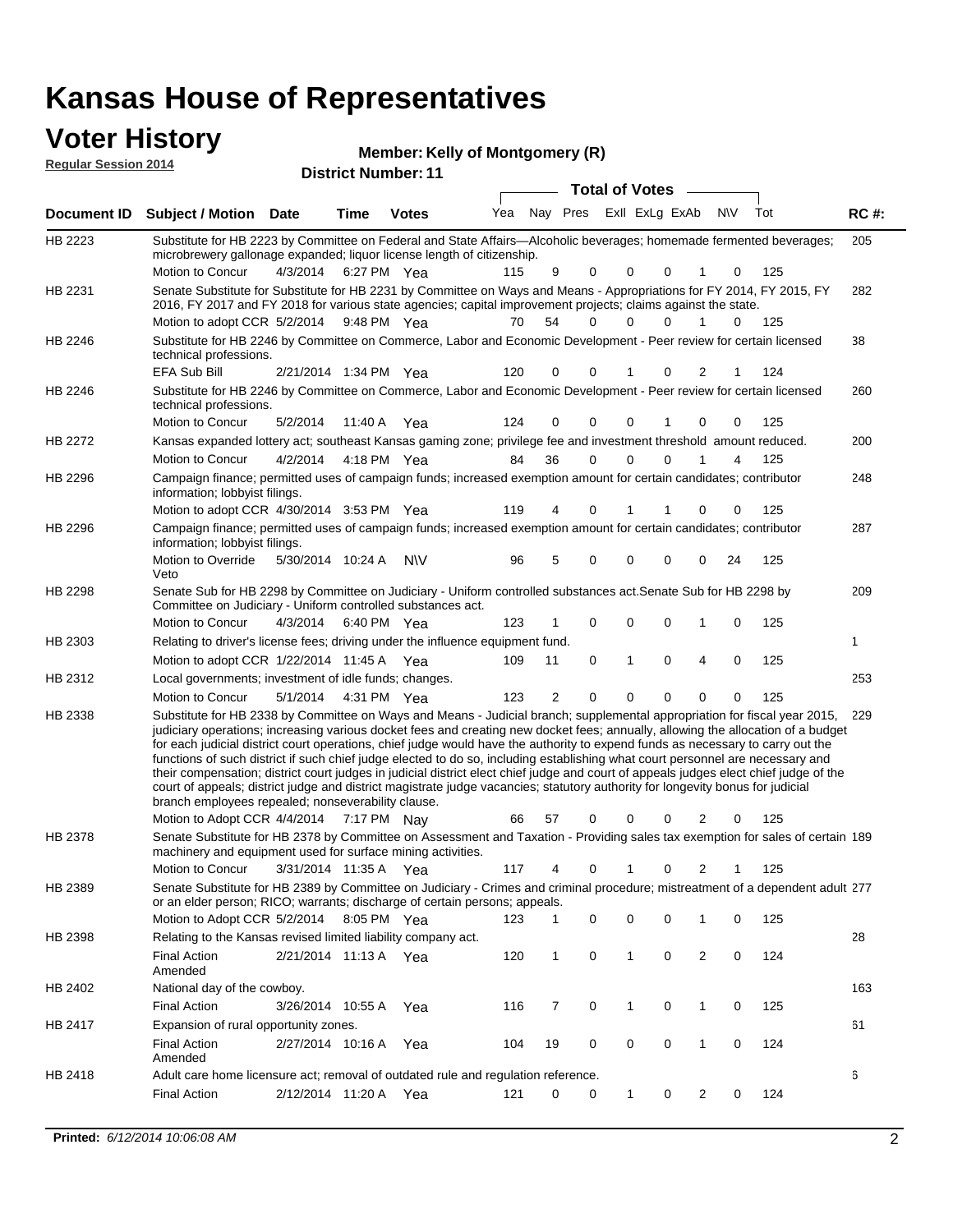## **Voter History**

**Regular Session 2014**

#### **Member: Kelly of Montgomery (R)**

|                    |                                                                                                                                                                                                                                                                                                                                                      |                       |             | <b>DISTRICT MAILINGLE LI</b> |     |          |          |              | <b>Total of Votes</b> | $\sim$                  |              |     |                |
|--------------------|------------------------------------------------------------------------------------------------------------------------------------------------------------------------------------------------------------------------------------------------------------------------------------------------------------------------------------------------------|-----------------------|-------------|------------------------------|-----|----------|----------|--------------|-----------------------|-------------------------|--------------|-----|----------------|
| <b>Document ID</b> | <b>Subject / Motion Date</b>                                                                                                                                                                                                                                                                                                                         |                       | Time        | <b>Votes</b>                 | Yea |          | Nay Pres |              | Exll ExLg ExAb        |                         | <b>NV</b>    | Tot | <b>RC#:</b>    |
| HB 2418            | Kansas department for aging and disability services; adult care homes                                                                                                                                                                                                                                                                                |                       |             |                              |     |          |          |              |                       |                         |              |     | 221            |
|                    | Motion to Concur                                                                                                                                                                                                                                                                                                                                     | 4/4/2014              | 11:49 A     | Yea                          | 122 | 0        | 0        | 1            | 1                     | 1                       | 0            | 125 |                |
| HB 2419            | City annexation; fire district territory; detachment.                                                                                                                                                                                                                                                                                                |                       |             |                              |     |          |          |              |                       |                         |              |     | 120            |
|                    | <b>Final Action</b>                                                                                                                                                                                                                                                                                                                                  | 3/17/2014 11:19 A Yea |             |                              | 122 | 0        | 0        | 0            | 0                     | 2                       | $\mathbf{1}$ | 125 |                |
| HB 2419            | City annexation; fire district territory; detachment.                                                                                                                                                                                                                                                                                                |                       |             |                              |     |          |          |              |                       |                         |              |     | 196            |
|                    | Motion to Concur                                                                                                                                                                                                                                                                                                                                     | 4/2/2014              | 10:32 A Yea |                              | 122 | 0        | 0        | 0            | 0                     | 2                       | $\mathbf{1}$ | 125 |                |
| HB 2420            | School crossing guards.                                                                                                                                                                                                                                                                                                                              |                       |             |                              |     |          |          |              |                       |                         |              |     | 5              |
|                    | <b>Final Action</b><br>Amended                                                                                                                                                                                                                                                                                                                       | 2/10/2014 11:12 A     |             | Yea                          | 118 | 0        | 0        | 3            | 1                     | 2                       | $\mathbf 0$  | 124 |                |
| HB 2420            | School crossing guards.                                                                                                                                                                                                                                                                                                                              |                       |             |                              |     |          |          |              |                       |                         |              |     | 197            |
|                    | Motion to Concur                                                                                                                                                                                                                                                                                                                                     | 4/2/2014              | 10:34 A     | Yea                          | 123 | 0        | 0        | 0            | 0                     | $\overline{\mathbf{c}}$ | 0            | 125 |                |
| HB 2422            | Defining watercraft for purposes of taxation.                                                                                                                                                                                                                                                                                                        |                       |             |                              |     |          |          |              |                       |                         |              |     | 14             |
|                    | <b>Final Action</b><br>Amended                                                                                                                                                                                                                                                                                                                       | 2/14/2014 11:13 A     |             | Yea                          | 118 | 0        | 0        | 2            | 0                     | 4                       | $\mathbf 0$  | 124 |                |
| HB 2424            | Robert G. (Bob) Bethell interchange.                                                                                                                                                                                                                                                                                                                 |                       |             |                              |     |          |          |              |                       |                         |              |     | 85             |
|                    | EFA Sub Bill                                                                                                                                                                                                                                                                                                                                         | 2/27/2014 4:03 PM Yea |             |                              | 119 | 4        | 0        | $\Omega$     | 0                     | 1                       | 0            | 124 |                |
| HB 2424            | Substitute for HB 2424 by Committee on Transportation - Designating the Robert G. (Bob) Bethell interchange; the SGT David 190<br>Enzbrenner memorial highway; t the Pack S Clair highway; the ancient Indian traders trail; the Harper county veterans<br>memorial highway; the Bonnie Huy memorial highway; the Bonnie Sharp memorial interchange. |                       |             |                              |     |          |          |              |                       |                         |              |     |                |
|                    | Motion to Concur                                                                                                                                                                                                                                                                                                                                     | 3/31/2014 11:37 A Yea |             |                              | 117 | 3        | $\Omega$ | 1            | 0                     | 2                       | 2            | 125 |                |
| HB 2429            | Making the water conservation program part of and supplemental to the Kansas water appropriation act.                                                                                                                                                                                                                                                |                       |             |                              |     |          |          |              |                       |                         |              |     | $\overline{7}$ |
|                    | <b>Final Action</b><br>Amended                                                                                                                                                                                                                                                                                                                       | 2/12/2014 11:22 A Yea |             |                              | 121 | $\Omega$ | $\Omega$ | 1            | $\Omega$              | $\overline{2}$          | 0            | 124 |                |
| HB 2430            | Promoting employment across Kansas act; benefits.                                                                                                                                                                                                                                                                                                    |                       |             |                              |     |          |          |              |                       |                         |              |     | 90             |
|                    | <b>EFA Sub Bill</b>                                                                                                                                                                                                                                                                                                                                  | 2/27/2014 4:08 PM Yea |             |                              | 110 | 13       | 0        | $\mathbf 0$  | 0                     |                         | 0            | 124 |                |
| HB 2430            | Substitute for HB 2430 by Committee on Commerce, Labor and Economic Development - Promoting employment across<br>Kansas act; benefits.                                                                                                                                                                                                               |                       |             |                              |     |          |          |              |                       |                         |              |     | 278            |
|                    | Motion to adopt CCR 5/2/2014                                                                                                                                                                                                                                                                                                                         |                       | 8:09 PM Yea |                              | 114 | 10       | 0        | 0            | 0                     | 1                       | 0            | 125 |                |
| HB 2433            | Relating to the Kansas uniform securities act.                                                                                                                                                                                                                                                                                                       |                       |             |                              |     |          |          |              |                       |                         |              |     | 62             |
|                    | <b>Final Action</b><br>Amended                                                                                                                                                                                                                                                                                                                       | 2/27/2014 10:17 A Yea |             |                              | 123 | 0        | 0        | $\mathbf 0$  | $\mathbf 0$           | 1                       | 0            | 124 |                |
| HB 2433            | Relating to the Kansas uniform securities act.                                                                                                                                                                                                                                                                                                       |                       |             |                              |     |          |          |              |                       |                         |              |     | 243            |
|                    | Motion to adopt CCR 4/30/2014 3:27 PM Yea                                                                                                                                                                                                                                                                                                            |                       |             |                              | 123 | $\Omega$ | $\Omega$ | 1            | 1                     | $\Omega$                | 0            | 125 |                |
| HB 2436            | Substitute for HB 2436 by Committee on Vision 2020 - Boards of cosmetology and barbering; agreements on inspectors of<br>dual-licensed facilities.                                                                                                                                                                                                   |                       |             |                              |     |          |          |              |                       |                         |              |     | 19             |
|                    | Final Action Sub Bill 2/19/2014 11:32 A                                                                                                                                                                                                                                                                                                              |                       |             | Yea                          | 122 | 0        | 0        | O            |                       | 2                       | 0            | 124 |                |
| HB 2436            | Substitute for HB 2436 by Committee on Vision 2020 - Boards of cosmetology and barbering; agreements on inspectors of<br>dual-licensed facilities.                                                                                                                                                                                                   |                       |             |                              |     |          |          |              |                       |                         |              |     | 206            |
|                    | Motion to Concur                                                                                                                                                                                                                                                                                                                                     | 4/3/2014              | 6:30 PM Yea |                              | 117 | 7        | 0        | 0            | 0                     | 1                       | 0            | 125 |                |
| HB 2440            | Emerging industry investment act; treatment of certain bioscience companies.                                                                                                                                                                                                                                                                         |                       |             |                              |     |          |          |              |                       |                         |              |     | 39             |
|                    | <b>Emergency Final</b><br>Action                                                                                                                                                                                                                                                                                                                     | 2/21/2014 1:36 PM Yea |             |                              | 116 | 4        | 0        | $\mathbf{1}$ | 0                     | 2                       | $\mathbf{1}$ | 124 |                |
| HB 2442            | Escalating penalties for repeat felony evade and elude cases.                                                                                                                                                                                                                                                                                        |                       |             |                              |     |          |          |              |                       |                         |              |     | 107            |
|                    | EFA Sub Bill                                                                                                                                                                                                                                                                                                                                         | 2/27/2014 4:32 PM Yea |             |                              | 111 | 12       | 0        | 0            | 0                     | $\mathbf{1}$            | 0            | 124 |                |
| HB 2444            | Spendthrift trusts.                                                                                                                                                                                                                                                                                                                                  |                       |             |                              |     |          |          |              |                       |                         |              |     | 36             |
|                    | <b>Emergency Final</b><br><b>Action Amend</b>                                                                                                                                                                                                                                                                                                        | 2/21/2014 1:32 PM Yea |             |                              | 120 | 0        | 0        | $\mathbf{1}$ | 0                     | $\overline{2}$          | $\mathbf{1}$ | 124 |                |
| HB 2444            | Spendthrift trusts.                                                                                                                                                                                                                                                                                                                                  |                       |             |                              |     |          |          |              |                       |                         |              |     | 198            |
|                    | Motion to Concur                                                                                                                                                                                                                                                                                                                                     | 4/2/2014              | 10:37 A     | Yea                          | 123 | 0        | 0        | 0            | 0                     | 2                       | 0            | 125 |                |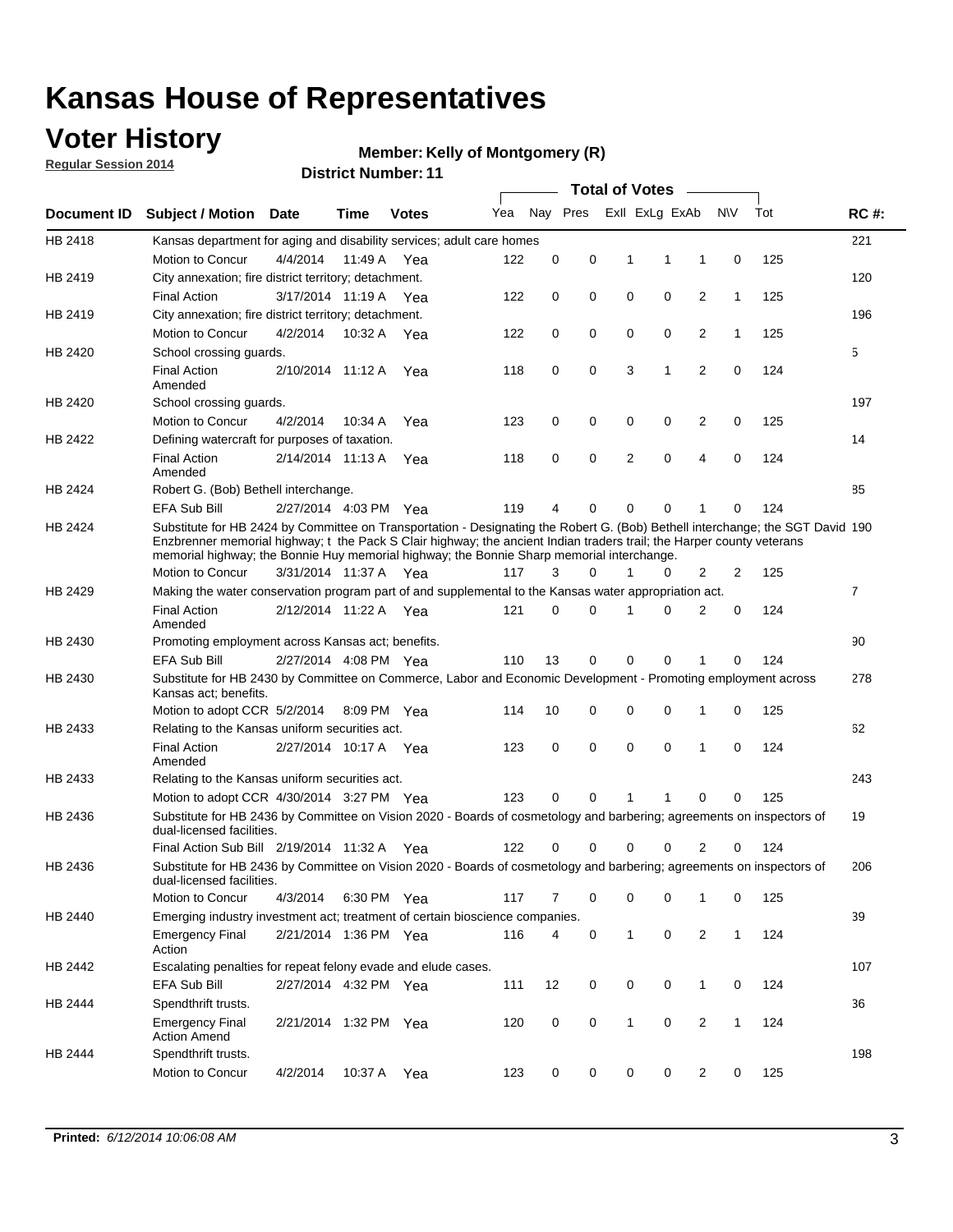### **Voter History Regular Sessi**

|  | <b>Member: Kelly of Montgomery (R)</b> |  |
|--|----------------------------------------|--|
|--|----------------------------------------|--|

|          |                         |             | <b>Member: Kelly of Montgomery (K)</b> |     |          |                       |
|----------|-------------------------|-------------|----------------------------------------|-----|----------|-----------------------|
| ion 2014 |                         |             | <b>District Number: 11</b>             |     |          |                       |
|          |                         |             |                                        |     |          | <b>Total of Votes</b> |
|          | ) Cubinat / Matian Data | <b>Tima</b> | りんもへへ                                  | Yea | Nav Proc | Evil Evin I           |

|                | Document ID Subject / Motion Date                                                                                                                                                                                                                                                                                               |                       | Time | <b>Votes</b> | Yea | Nay Pres       |   |             | ExII ExLg ExAb |              | <b>NV</b>   | Tot | <b>RC#:</b> |
|----------------|---------------------------------------------------------------------------------------------------------------------------------------------------------------------------------------------------------------------------------------------------------------------------------------------------------------------------------|-----------------------|------|--------------|-----|----------------|---|-------------|----------------|--------------|-------------|-----|-------------|
| HB 2445        | Allowing for criminal discovery materials to be provided to defendant or defendant's counsel.                                                                                                                                                                                                                                   |                       |      |              |     |                |   |             |                |              |             |     | 63          |
|                | <b>Final Action</b><br>Amended                                                                                                                                                                                                                                                                                                  | 2/27/2014 10:19 A Yea |      |              | 123 | 0              | 0 | $\mathbf 0$ | 0              | 1            | 0           | 124 |             |
| <b>HB 2446</b> | District courts; court trustee operations fund. judicial process; concerning sentencing dispositions, probation and postrelease<br>supervision; concerning expungement of driving under the influence and criminal refusal convictions; concerning trials,<br>conduct of jury after case is submitted.                          |                       |      |              |     |                |   |             |                |              |             |     | 8           |
|                | <b>Final Action</b>                                                                                                                                                                                                                                                                                                             | 2/12/2014 11:23 A Yea |      |              | 121 | 0              | 0 |             | 0              | 2            | 0           | 124 |             |
| HB 2446        | Senate Substitute for HB 2446 by Committee on Judiciary - Courts; allocating moneys from driver's license fees to judicial<br>branch nonjudicial salary adjustment fund; allowing chief justice to authorize expenditures from court trustee operations fund in<br>certain judicial districts; time limits for court decisions. |                       |      |              |     |                |   |             |                |              |             |     | 239         |
|                | Motion to adopt CCR 4/30/2014 3:01 PM Yea                                                                                                                                                                                                                                                                                       |                       |      |              | 121 | 2              | 0 | 1           | 1              | 0            | 0           | 125 |             |
| <b>HB 2447</b> | Real property; trespass and liability.                                                                                                                                                                                                                                                                                          |                       |      |              |     |                |   |             |                |              |             |     | 29          |
|                | <b>Final Action</b><br>Amended                                                                                                                                                                                                                                                                                                  | 2/21/2014 11:14 A     |      | Yea          | 119 | $\overline{2}$ | 0 | 1           | $\mathbf 0$    | $\mathbf{2}$ | $\mathbf 0$ | 124 |             |
| HB 2447        | Real property; trespass and liability.                                                                                                                                                                                                                                                                                          |                       |      |              |     |                |   |             |                |              |             |     | 202         |
|                | Motion to Adopt CCR 4/3/2014 6:10 PM Yea                                                                                                                                                                                                                                                                                        |                       |      |              | 122 | 2              | 0 | 0           | 0              | 1            | 0           | 125 |             |
| HB 2448        | Interference with judicial process.                                                                                                                                                                                                                                                                                             |                       |      |              |     |                |   |             |                |              |             |     | 30          |
|                | <b>Final Action</b>                                                                                                                                                                                                                                                                                                             | 2/21/2014 11:16 A     |      | Yea          | 121 | 0              | 0 | 1           | 0              | 2            | 0           | 124 |             |
| HB 2448        | Senate Substitute for HB 2448 by Committee on Judiciary - Updating provisions relating to the Kansas bureau of<br>investigation's DNA database; amending the crime of interference with                                                                                                                                         |                       |      |              |     |                |   |             |                |              |             |     | 240         |
|                | Motion to adopt CCR 4/30/2014 3:10 PM Yea                                                                                                                                                                                                                                                                                       |                       |      |              | 116 | 7              | 0 | 1           |                | 0            | 0           | 125 |             |
| HB 2451        | Electric utilities; creating the electric highway fee.                                                                                                                                                                                                                                                                          |                       |      |              |     |                |   |             |                |              |             |     | 96          |
|                | <b>EFA Sub Bill</b>                                                                                                                                                                                                                                                                                                             | 2/27/2014 4:18 PM Yea |      |              | 64  | 59             | 0 | $\mathbf 0$ | 0              | 1            | $\mathbf 0$ | 124 |             |
| HB 2451        | Substitute for HB 2451 by Committee on Transportation - Increasing registration fees for electric vehicles.                                                                                                                                                                                                                     |                       |      |              |     |                |   |             |                |              |             |     | 207         |
|                | Motion to Concur                                                                                                                                                                                                                                                                                                                | 4/3/2014              |      | 6:34 PM Yea  | 94  | 30             | 0 | $\Omega$    | 0              |              | 0           | 125 |             |
| HB 2452        | Substitute for HB 2452 by Committee on Transportation - Distinctive license plates; donate life, disabled veterans, rotary<br>international, Kansas horse council.                                                                                                                                                              |                       |      |              |     |                |   |             |                |              |             |     | 41          |
|                | <b>EFA Sub Bill</b>                                                                                                                                                                                                                                                                                                             | 2/21/2014 1:39 PM Yea |      |              | 120 | 0              | 0 | 1           | 0              | 2            | 1           | 124 |             |
| HB 2452        | Substitute for HB 2452 by Committee on Transportation - Distinctive license plates; donate life, disabled veterans, rotary<br>international, Kansas horse council, motorcycles.                                                                                                                                                 |                       |      |              |     |                |   |             |                |              |             |     | 208         |
|                | Motion to Concur                                                                                                                                                                                                                                                                                                                | 4/3/2014              |      | 6:37 PM Yea  | 123 | 1              | 0 | 0           | 0              | 1            | 0           | 125 |             |
| HB 2453        | Protecting religious freedom regarding marriage.                                                                                                                                                                                                                                                                                |                       |      |              |     |                |   |             |                |              |             |     | 9           |
|                | <b>Final Action</b><br>Amended                                                                                                                                                                                                                                                                                                  | 2/12/2014 11:28 A Yea |      |              | 72  | 49             | 0 | 1           | $\mathbf 0$    | 2            | 0           | 124 |             |
| HB 2455        | Property tax exemption for certain utility systems located on military installation.                                                                                                                                                                                                                                            |                       |      |              |     |                |   |             |                |              |             |     | 108         |
|                | <b>Emergency Final</b><br><b>Action Amend</b>                                                                                                                                                                                                                                                                                   | 3/6/2014              |      | 11:23 A Yea  | 119 | 1              | 0 | 2           | 1              | 2            | 0           | 125 |             |
| HB 2456        | Property taxation; defining commercial and industrial machinery and equipment; motor vehicles, members of military service<br>and active guard and reservists.                                                                                                                                                                  |                       |      |              |     |                |   |             |                |              |             |     | 49          |
|                | Final Action<br>Amended                                                                                                                                                                                                                                                                                                         | 2/26/2014 11:32 A     |      | Nay          | 100 | 23             | 0 | 0           | 0              | 1            | 0           | 124 |             |
| HB 2463        | Creating civil liability for acts of terrorism; forfeiture of property related to violations of certain criminal acts.                                                                                                                                                                                                          |                       |      |              |     |                |   |             |                |              |             |     | 50          |
|                | <b>Final Action</b><br>Amended                                                                                                                                                                                                                                                                                                  | 2/26/2014 11:33 A Yea |      |              | 123 | 0              | 0 | 0           | 0              | 1            | 0           | 124 |             |
| HB 2463        | Creating civil liability for acts of terrorism; forfeiture of property related to violations of certain criminal acts.                                                                                                                                                                                                          |                       |      |              |     |                |   |             |                |              |             |     | 194         |
|                | Motion to Concur                                                                                                                                                                                                                                                                                                                | 4/1/2014              |      | 10:46 A Yea  | 123 | 0              | 0 | 1           | 0              | 1            | 0           | 125 |             |
| HB 2464        | Allowing banks, trust companies and savings and loans to claim the expensing deduction for privilege tax filers under the<br>Kansas income tax act.                                                                                                                                                                             |                       |      |              |     |                |   |             |                |              |             |     | 15          |
|                | <b>Final Action</b><br>Amended                                                                                                                                                                                                                                                                                                  | 2/14/2014 11:14 A Yea |      |              | 118 | 0              | 0 | 2           | 0              | 4            | 0           | 124 |             |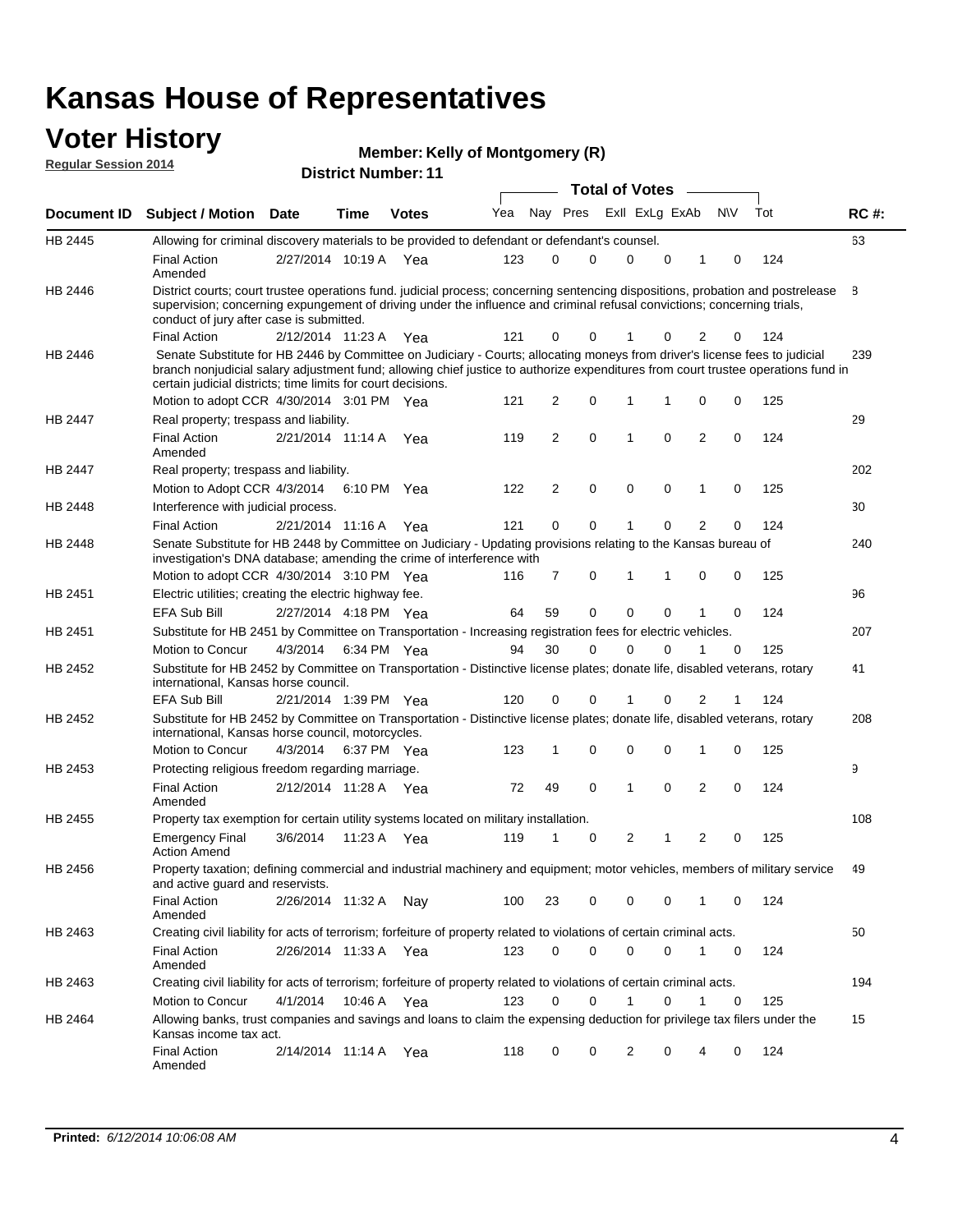## **Voter History**

**Regular Session 2014**

#### **Member: Kelly of Montgomery (R)**

|                |                                                                                                                                                                             |                       |             |              |     |                |             | <b>Total of Votes</b> |              |                |   |             |     |             |
|----------------|-----------------------------------------------------------------------------------------------------------------------------------------------------------------------------|-----------------------|-------------|--------------|-----|----------------|-------------|-----------------------|--------------|----------------|---|-------------|-----|-------------|
|                | Document ID Subject / Motion Date                                                                                                                                           |                       | Time        | <b>Votes</b> | Yea |                | Nay Pres    |                       |              | Exll ExLg ExAb |   | <b>NV</b>   | Tot | <b>RC#:</b> |
| HB 2466        | Relating to administrative procedure; judicial review.                                                                                                                      |                       |             |              |     |                |             |                       |              |                |   |             |     | 37          |
|                | <b>Emergency Final</b><br><b>Action Amend</b>                                                                                                                               | 2/21/2014 1:33 PM Yea |             |              | 118 | 2              | 0           |                       | 1            | 0              | 2 | 1           | 124 |             |
| <b>HB 2470</b> | Purchasing authority for certain insurance by the state board of regents for state educational institutions.                                                                |                       |             |              |     |                |             |                       |              |                |   |             |     | 16          |
|                | <b>Final Action</b>                                                                                                                                                         | 2/17/2014 11:20 A Yea |             |              | 120 | 0              | 0           |                       | 3            | 0              | 1 | 0           | 124 |             |
| HB 2475        | Personal financial literacy program as a requirement for high school graduation.                                                                                            |                       |             |              |     |                |             |                       |              |                |   |             |     | 126         |
|                | <b>Final Action</b><br>Amended                                                                                                                                              | 3/19/2014 11:22 A Yea |             |              | 110 | 12             | 0           |                       | 0            | 1              | 2 | $\mathbf 0$ | 125 |             |
| HB 2478        | Venue for crimes committed with an electronic device.                                                                                                                       |                       |             |              |     |                |             |                       |              |                |   |             |     | 51          |
|                | <b>Final Action</b>                                                                                                                                                         | 2/26/2014 11:34 A     |             | Yea          | 123 | 0              | 0           |                       | $\mathbf 0$  | $\mathbf 0$    | 1 | 0           | 124 |             |
| HB 2479        | Removing 2015 sunset provision from law requiring ignition interlock device after first test failure or alcohol or drug-related<br>conviction.                              |                       |             |              |     |                |             |                       |              |                |   |             |     | 115         |
|                | <b>Final Action</b><br>Amended                                                                                                                                              | 3/14/2014 11:14 A     |             | Yea          | 117 | $\mathbf 0$    | 0           |                       | 2            | 1              | 4 | 1           | 125 |             |
| HB 2479        | Removing 2015 sunset provision from law requiring ignition interlock device after first test failure or alcohol or drug-related<br>conviction.                              |                       |             |              |     |                |             |                       |              |                |   |             |     | 210         |
|                | <b>Motion to Concur</b>                                                                                                                                                     | 4/3/2014              |             | 6:47 PM Yea  | 122 | $\overline{2}$ | 0           |                       | 0            | $\mathbf 0$    | 1 | 0           | 125 |             |
| HB 2480        | Repealing the review of TeleKansas I.                                                                                                                                       |                       |             |              |     |                |             |                       |              |                |   |             |     | 64          |
|                | <b>Final Action</b><br>Amended                                                                                                                                              | 2/27/2014 10:20 A     |             | Yea          | 123 | 0              | 0           |                       | $\mathbf 0$  | $\mathbf 0$    | 1 | 0           | 124 |             |
| HB 2480        | Repealing the review of TeleKansas I.                                                                                                                                       |                       |             |              |     |                |             |                       |              |                |   |             |     | 250         |
|                | Motion to Concur                                                                                                                                                            | 5/1/2014              |             | 1:54 PM Yea  | 123 | 1              | 0           |                       | 0            | 0              | 0 | 1           | 125 |             |
| <b>HB 2482</b> | Authority of state corporation commission to intervene in court proceedings.                                                                                                |                       |             |              |     |                |             |                       |              |                |   |             |     | 65          |
|                | <b>Final Action</b><br>Amended                                                                                                                                              | 2/27/2014 10:21 A     |             | Yea          | 121 | $\overline{2}$ | 0           |                       | $\mathbf 0$  | $\mathbf 0$    | 1 | $\mathbf 0$ | 124 |             |
| HB 2482        | Senate Substitute for HB 2482 by Committee on Utilities - Creating the energy efficiency investment act.                                                                    |                       |             |              |     |                |             |                       |              |                |   |             |     | 211         |
|                | Motion to Concur                                                                                                                                                            | 4/3/2014              | 7:02 PM Yea |              | 99  | 25             | $\mathbf 0$ |                       | 0            | $\mathbf 0$    | 1 | 0           | 125 |             |
| HB 2487        | Construction of electric transmission lines and certificates of public convenience and necessity.                                                                           |                       |             |              |     |                |             |                       |              |                |   |             |     | 66          |
|                | <b>Final Action</b><br>Amended                                                                                                                                              | 2/27/2014 10:22 A     |             | Yea          | 113 | 10             | 0           |                       | 0            | 0              | 1 | 0           | 124 |             |
| HB 2487        | Relating to the powers and duties of the state corporation commission; construction of electric transmission lines and<br>certificates of public convenience and necessity. |                       |             |              |     |                |             |                       |              |                |   |             |     | 254         |
|                | Sub motion to concur 5/1/2014                                                                                                                                               |                       |             | 4:36 PM Yea  | 117 | 8              | 0           |                       | 0            | 0              | 0 | 0           | 125 |             |
| <b>HB 2488</b> | Kansas electric transmission authority and the purpose and composition of the authority.                                                                                    |                       |             |              |     |                |             |                       |              |                |   |             |     | 10          |
|                | <b>Final Action</b><br>Amended                                                                                                                                              | 2/12/2014 11:30 A     |             | Yea          | 108 | 13             | 0           |                       | 1            | 0              | 2 | 0           | 124 |             |
| <b>HB 2488</b> | Kansas electric transmission authority and the purpose and composition of the authority.                                                                                    |                       |             |              |     |                |             |                       |              |                |   |             |     | 158         |
|                | Motion to Concur                                                                                                                                                            | 3/25/2014 10:43 A     |             | Yea          | 107 | 15             | 0           |                       | 1            | 0              | 2 | 0           | 125 |             |
| HB 2489        | Legislative review of exceptions to disclosure of public records.                                                                                                           |                       |             |              |     |                |             |                       |              |                |   |             |     | 67          |
|                | <b>Final Action</b><br>Amended                                                                                                                                              | 2/27/2014 10:23 A Yea |             |              | 122 | $\mathbf 1$    | 0           |                       | 0            | 0              | 1 | 0           | 124 |             |
| HB 2490        | Criminal procedure; conduct of jury after case is submitted.                                                                                                                |                       |             |              |     |                |             |                       |              |                |   |             |     | 31          |
|                | <b>Final Action</b><br>Amended                                                                                                                                              | 2/21/2014 11:17 A Yea |             |              | 121 | 0              | 0           |                       | $\mathbf{1}$ | $\mathbf 0$    | 2 | 0           | 124 |             |
| HB 2490        | Capital murder; attempt; murder in the first degree; sentencing.                                                                                                            |                       |             |              |     |                |             |                       |              |                |   |             |     | 241         |
|                | Motion to adopt CCR 4/30/2014 3:16 PM Yea                                                                                                                                   |                       |             |              | 123 | 0              | 0           |                       | $\mathbf 1$  | 1              | 0 | 0           | 125 |             |
| HB 2491        | Kansas tort claims act; attorney may appear in small claims action.                                                                                                         |                       |             |              |     |                |             |                       |              |                |   |             |     | 20          |
|                | <b>Final Action</b><br>Amended                                                                                                                                              | 2/19/2014 11:34 A Yea |             |              | 120 | $\overline{c}$ | 0           |                       | 0            | $\pmb{0}$      | 2 | 0           | 124 |             |
| HB 2491        | Kansas tort claims act; attorney may appear in small claims action.                                                                                                         |                       |             |              |     |                |             |                       |              |                |   |             |     | 199         |
|                | Motion to Concur                                                                                                                                                            | 4/2/2014              |             | 10:40 A Yea  | 121 | 2              | 0           |                       | 0            | 0              | 2 | 0           | 125 |             |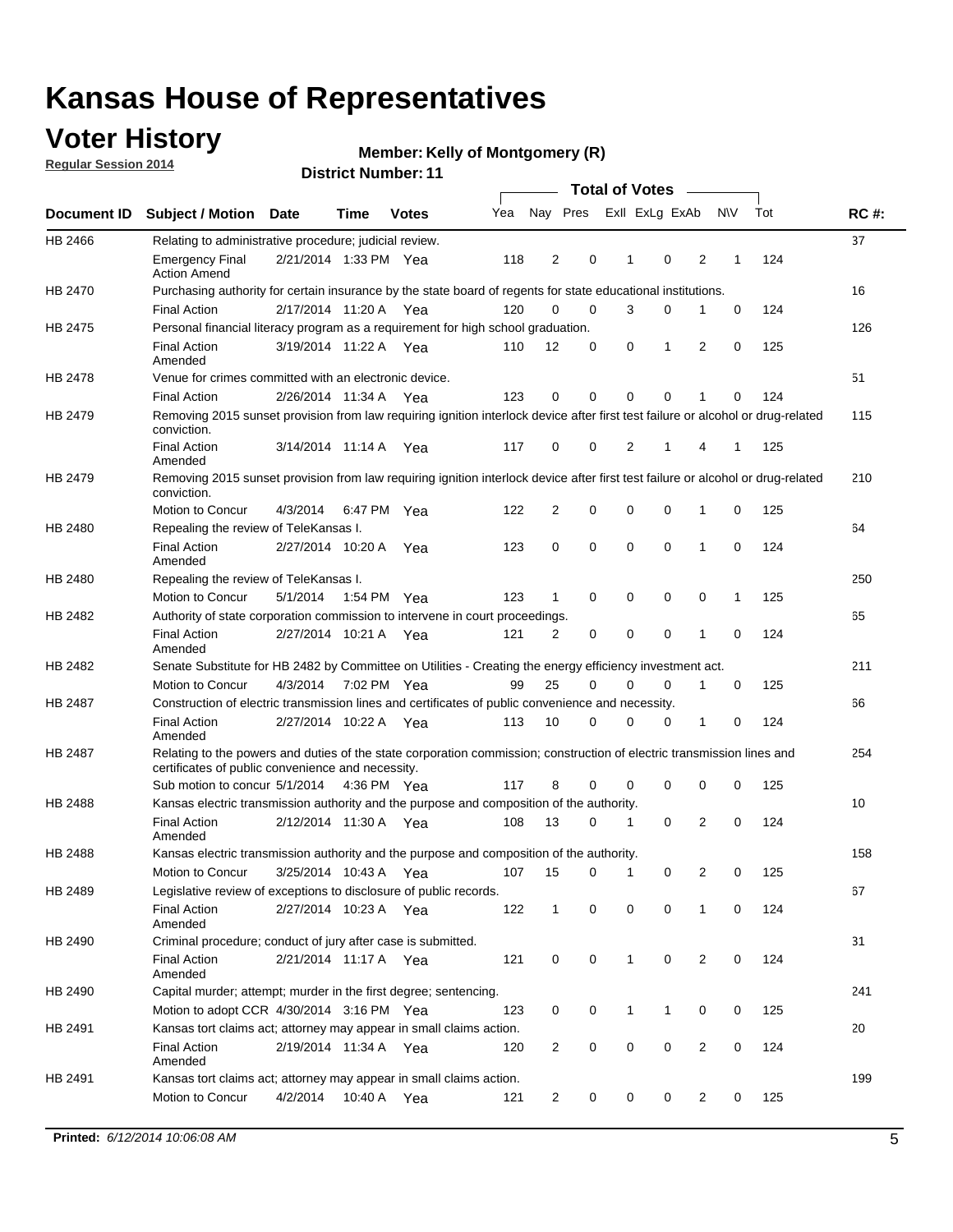## **Voter History**

**Regular Session 2014**

#### **Member: Kelly of Montgomery (R)**

|                |                                                                                                                                                                                                                                                        |                       |             | <b>DISTRICT MAILINGLE LI</b> |     |          |             | Total of Votes – |             |                |             |     |              |
|----------------|--------------------------------------------------------------------------------------------------------------------------------------------------------------------------------------------------------------------------------------------------------|-----------------------|-------------|------------------------------|-----|----------|-------------|------------------|-------------|----------------|-------------|-----|--------------|
| Document ID    | <b>Subject / Motion Date</b>                                                                                                                                                                                                                           |                       | Time        | <b>Votes</b>                 | Yea |          | Nay Pres    | Exll ExLg ExAb   |             | N\V            |             | Tot | <b>RC#:</b>  |
| HB 2493        | Relating to surety regulation, appearance bonds and unlawful sexual relations.                                                                                                                                                                         |                       |             |                              |     |          |             |                  |             |                |             |     | 23           |
|                | Final Action<br>Amended                                                                                                                                                                                                                                | 2/20/2014 11:14 A Yea |             |                              | 113 | 10       | $\mathbf 0$ | 0                | $\mathbf 0$ | $\mathbf 0$    | 1           | 124 |              |
| HB 2495        | Concerning sentencing dispositions, probation and postrelease supervision.                                                                                                                                                                             |                       |             |                              |     |          |             |                  |             |                |             |     | 24           |
|                | <b>Final Action</b><br>Amended                                                                                                                                                                                                                         | 2/20/2014 11:17 A     |             | Yea                          | 122 | 1        | $\mathbf 0$ | 0                | 0           | 0              | 1           | 124 |              |
| HB 2501        | Human trafficking and related crimes; penalties for buying sexual relations; records and reporting by courts; staff secure facility 25<br>requirements.                                                                                                |                       |             |                              |     |          |             |                  |             |                |             |     |              |
|                | <b>Final Action</b><br>Amended                                                                                                                                                                                                                         | 2/20/2014 11:18 A Yea |             |                              | 123 | 0        | 0           | 0                | $\Omega$    | 0              | 1           | 124 |              |
| HB 2502        | Allowing victim notification on status change of person confined.                                                                                                                                                                                      |                       |             |                              |     |          |             |                  |             |                |             |     | 26           |
|                | <b>Final Action</b>                                                                                                                                                                                                                                    | 2/20/2014 11:20 A Yea |             |                              | 123 | 0        | 0           | 0                | $\mathbf 0$ | 0              |             | 124 |              |
| HB 2503        | Substitute for HB 2503 by Committee on Federal and State Affairs -- Carrying of concealed handguns by law enforcement<br>officers.                                                                                                                     |                       |             |                              |     |          |             |                  |             |                |             |     | 230          |
|                | Final Action Sub Bill 4/5/2014                                                                                                                                                                                                                         |                       | 10:22 A     | Yea                          | 119 | 1        | 0           | 0                | 0           |                |             | 125 |              |
| <b>HB 2504</b> | Repealing outdated provisions relating to the purchase of certain real estate by the department of corrections.                                                                                                                                        |                       |             |                              |     |          |             |                  |             |                |             |     | 18           |
|                | <b>Final Action</b>                                                                                                                                                                                                                                    | 2/19/2014 11:31 A Yea |             |                              | 122 | $\Omega$ | 0           | 0                | 0           | 2              | 0           | 124 |              |
| HB 2506        | Repealing K.S.A. 72-60b03, the effective date of the midwestern higher education compact act.                                                                                                                                                          |                       |             |                              |     |          |             |                  |             |                |             |     | 52           |
|                | <b>Final Action</b>                                                                                                                                                                                                                                    | 2/26/2014 11:35 A Yea |             |                              | 122 | 1        | $\mathbf 0$ | 0                | 0           | 1              | 0           | 124 |              |
| HB 2506        | Senate Substitute for HB 2506 by Committee on Ways and Means - Education; appropriations for FY 2014 and FY 2015 for<br>various state agencies; amendments concerning postsecondary education; amendments to provisions relating to school<br>finance. |                       |             |                              |     |          |             |                  |             |                |             |     | 238          |
|                | Motion to Adopt CCR 4/6/2014                                                                                                                                                                                                                           |                       | 9:45 PM Nav |                              | 63  | 57       | 0           | 0                | $\mathbf 0$ | 4              | 1           | 125 |              |
| HB 2509        | Emergency medical services amendments.                                                                                                                                                                                                                 |                       |             |                              |     |          |             |                  |             |                |             |     | 101          |
|                | <b>Emergency Final</b><br><b>Action Amend</b>                                                                                                                                                                                                          | 2/27/2014 4:24 PM Yea |             |                              | 123 | 0        | $\mathbf 0$ | $\mathbf 0$      | $\Omega$    | $\overline{1}$ | $\Omega$    | 124 |              |
| HB 2510        | Pharmacists and pharmacies; pharmacy technicians; registration and grounds for denial of registration.                                                                                                                                                 |                       |             |                              |     |          |             |                  |             |                |             |     | 84           |
|                | <b>Emergency Final</b><br>Action                                                                                                                                                                                                                       | 2/27/2014 4:01 PM Yea |             |                              | 71  | 52       | 0           | 0                | $\Omega$    | 1              | 0           | 124 |              |
| HB 2511        | Liability for property tax on personal property; sale or abandonment of personal property.                                                                                                                                                             |                       |             |                              |     |          |             |                  |             |                |             |     | 27           |
|                | <b>Final Action</b>                                                                                                                                                                                                                                    | 2/20/2014 11:21 A     |             | Yea                          | 123 | 0        | 0           | 0                | 0           | 1              | 0           | 124 |              |
| HB 2514        | Exemption for Federal Home Loan Bank in certain insolvency proceedings involving insurance companies.                                                                                                                                                  |                       |             |                              |     |          |             |                  |             |                |             |     | $\mathbf{2}$ |
|                | <b>Final Action</b>                                                                                                                                                                                                                                    | 2/10/2014 11:08 A     |             | Yea                          | 118 | 0        | $\Omega$    | 3                | 1           | $\overline{2}$ | $\mathbf 0$ | 124 |              |
| HB 2515        | Insurance; confidentiality of work papers from analysis of analysis of financial regulation or market regulation of insurance<br>company or affiliates.                                                                                                |                       |             |                              |     |          |             |                  |             |                |             |     | 82           |
|                | <b>Emergency Final</b><br>Action                                                                                                                                                                                                                       | 2/27/2014 3:58 PM Yea |             |                              | 123 | 0        | 0           | 0                | 0           | -1             | 0           | 124 |              |
| HB 2515        | Updating statutory references and making corresponding changes due to Executive Reorganization Order No. 41.                                                                                                                                           |                       |             |                              |     |          |             |                  |             |                |             |     | 269          |
|                | Motion to Adopt CCR 5/2/2014 3:31 PM Yea                                                                                                                                                                                                               |                       |             |                              | 118 | 4        | 0           | 0                | 1           | 1              | 1           | 125 |              |
| HB 2516        | Amendments relating to health care provider liability insurance and to companies organized to provide such insurance.                                                                                                                                  |                       |             |                              |     |          |             |                  |             |                |             |     | 3            |
|                | <b>Final Action</b><br>Amended                                                                                                                                                                                                                         | 2/10/2014 11:10 A Yea |             |                              | 118 | 0        | 0           | 3                | 1           | 2              | 0           | 124 |              |
| HB 2516        | Amendments relating to health care provider liability insurance and to companies organized to provide such insurance.                                                                                                                                  |                       |             |                              |     |          |             |                  |             |                |             |     | 191          |
|                | Motion to Concur                                                                                                                                                                                                                                       | 3/31/2014 11:40 A Yea |             |                              | 121 | 0        | 0           | 1                | 0           | 2              | 1           | 125 |              |
| HB 2518        | Relating to ballot language statements.                                                                                                                                                                                                                |                       |             |                              |     |          |             |                  |             |                |             |     | 40           |
|                | <b>Emergency Final</b><br><b>Action Amend</b>                                                                                                                                                                                                          | 2/21/2014 1:37 PM Yea |             |                              | 116 | 4        | 0           | 1                | 0           | $\overline{2}$ | 1           | 124 |              |
| HB 2525        | Kansas money transmitter act concerning change of controlling interest and notification.                                                                                                                                                               |                       |             |                              |     |          |             |                  |             |                |             |     | 32           |
|                | <b>Final Action</b>                                                                                                                                                                                                                                    | 2/21/2014 11:18 A Yea |             |                              | 105 | 16       | 0           | 1                | 0           | $\overline{2}$ | 0           | 124 |              |
| HB 2525        | Kansas money transmitter act concerning change of controlling interest and notification.                                                                                                                                                               |                       |             |                              |     |          |             |                  |             |                |             |     | 252          |
|                | Motion to Concur                                                                                                                                                                                                                                       | 5/1/2014              | 1:59 PM Yea |                              | 112 | 13       | 0           | 0                | 0           | 0              | 0           | 125 |              |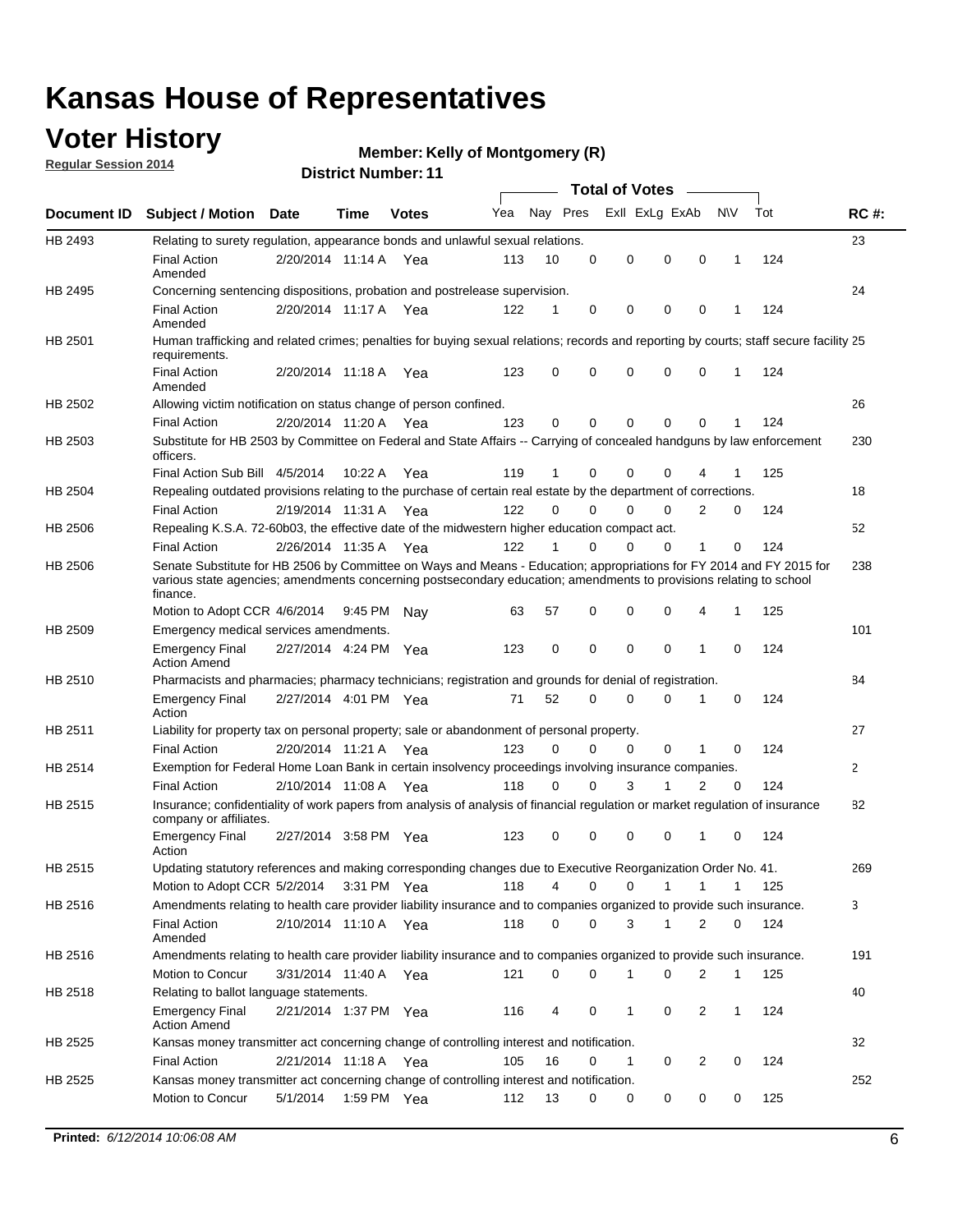#### **Voter History Regular Session 2014**

|  |  | <b>Member: Kelly of Montgomery (R)</b> |  |
|--|--|----------------------------------------|--|
|--|--|----------------------------------------|--|

|                |                                                                                                                                                                                                                                                                                                                                           |                       |             | <b>DISTING MATTINGLE I</b> |     |    |          | <b>Total of Votes</b> |             | $\sim$         |                |              |     |             |
|----------------|-------------------------------------------------------------------------------------------------------------------------------------------------------------------------------------------------------------------------------------------------------------------------------------------------------------------------------------------|-----------------------|-------------|----------------------------|-----|----|----------|-----------------------|-------------|----------------|----------------|--------------|-----|-------------|
| Document ID    | <b>Subject / Motion Date</b>                                                                                                                                                                                                                                                                                                              |                       | Time        | <b>Votes</b>               | Yea |    | Nay Pres |                       |             | Exll ExLg ExAb | N\V            |              | Tot | <b>RC#:</b> |
| HB 2533        | Changing interest credit amounts, member distributions upon termination or death and retirement annuities under the KPERS 42<br>Act of 2015.                                                                                                                                                                                              |                       |             |                            |     |    |          |                       |             |                |                |              |     |             |
|                | <b>Emergency Final</b><br><b>Action Amend</b>                                                                                                                                                                                                                                                                                             | 2/21/2014 1:40 PM Yea |             |                            | 94  | 26 | 0        |                       | 1           | $\mathbf 0$    | 2              | 1            | 124 |             |
| HB 2537        | Eliminating font size and type requirement for disclosure statements contained in insurance contracts and explanatory<br>materials printed in any language other than English.                                                                                                                                                            |                       |             |                            |     |    |          |                       |             |                |                |              |     | 81          |
|                | <b>Emergency Final</b><br>Action                                                                                                                                                                                                                                                                                                          | 2/27/2014 3:56 PM Yea |             |                            | 119 | 4  | 0        |                       | 0           | $\mathbf 0$    | 1              | $\mathbf 0$  | 124 |             |
| HB 2537        | Insurance; eliminating font and type requirements for certain non-English insurance documents; confidentiality of certain<br>documents; continuation of health insurance for spouse and children of certain emergency personnel and employees of the<br>department of corrections; purchase of certain insurance by the state fair board. |                       |             |                            |     |    |          |                       |             |                |                |              |     | 249         |
|                | Motion to adopt CCR 4/30/2014 3:58 PM Yea                                                                                                                                                                                                                                                                                                 |                       |             |                            | 122 | 0  | 0        |                       | 1           | 1              | 0              | 1            | 125 |             |
| HB 2538        | Giving landowner right of first refusal for antlers of deer illegally shot on landowner's property.                                                                                                                                                                                                                                       |                       |             |                            |     |    |          |                       |             |                |                |              |     | 102         |
|                | <b>Emergency Final</b><br><b>Action Amend</b>                                                                                                                                                                                                                                                                                             | 2/27/2014 4:26 PM Yea |             |                            | 106 | 17 | 0        |                       | 0           | 0              | 1              | 0            | 124 |             |
| HB 2541        | Substitute for HB2541 by Committee on Local Government—plastic bottles and containers; labeling; solid waste landfill<br>restrictions.                                                                                                                                                                                                    |                       |             |                            |     |    |          |                       |             |                |                |              |     | 121         |
|                | Final Action Sub Bill 3/17/2014 11:21 A Yea                                                                                                                                                                                                                                                                                               |                       |             |                            | 102 | 21 | 0        |                       | 0           | 0              | 2              | 0            | 125 |             |
| HB 2542        | Property tax exemption for amateur-built aircraft.<br><b>Final Action</b>                                                                                                                                                                                                                                                                 | 3/13/2014 11:22 A Yea |             |                            | 116 | 4  | 0        |                       | 1           | 1              | $\overline{2}$ | 1            | 125 | 112         |
| HB 2544        | Amended<br>Authorizing postsecondary educational institutions to enter into the state authorization reciprocity agreement to provide<br>distance education.                                                                                                                                                                               |                       |             |                            |     |    |          |                       |             |                |                |              |     | 17          |
|                | <b>Final Action</b>                                                                                                                                                                                                                                                                                                                       | 2/17/2014 11:21 A Yea |             |                            | 120 | 0  | 0        |                       | 3           | 0              | 1              | 0            | 124 |             |
| HB 2545        | Extending sunset date on certain agriculture fees from July 1, 2015, to July 1, 2019.                                                                                                                                                                                                                                                     |                       |             |                            |     |    |          |                       |             |                |                |              |     | 68          |
|                | <b>Final Action</b><br>Amended                                                                                                                                                                                                                                                                                                            | 2/27/2014 10:25 A Yea |             |                            | 99  | 24 | 0        |                       | $\mathbf 0$ | $\mathbf 0$    | 1              | 0            | 124 |             |
| <b>HB 2547</b> | Changing the map copy requirement in mining permit application.                                                                                                                                                                                                                                                                           |                       |             |                            |     |    |          |                       |             |                |                |              |     | 53          |
|                | <b>Final Action</b>                                                                                                                                                                                                                                                                                                                       | 2/26/2014 11:36 A     |             | Yea                        | 123 | 0  | 0        |                       | 0           | 0              | $\mathbf{1}$   | 0            | 124 |             |
| HB 2548        | Creating the water program management fund and transferring the air quality fee fund.                                                                                                                                                                                                                                                     |                       |             |                            |     |    |          |                       |             |                |                |              |     | 46          |
|                | <b>Emergency Final</b><br>Action                                                                                                                                                                                                                                                                                                          | 2/21/2014 1:46 PM Yea |             |                            | 119 | 1  | 0        |                       | 1           | 0              | $\overline{2}$ | $\mathbf{1}$ | 124 |             |
| HB 2549        | Allowing burial of hazardous waste on-site.                                                                                                                                                                                                                                                                                               |                       |             |                            |     |    |          |                       |             |                |                |              |     | 54          |
|                | <b>Final Action</b>                                                                                                                                                                                                                                                                                                                       | 2/26/2014 11:38 A     |             | Yea                        | 123 | 0  | 0        |                       | 0           | $\mathbf 0$    | 1              | $\mathbf 0$  | 124 |             |
| HB 2550        | Repeal of the atmospheric mercury deposition monitoring network.                                                                                                                                                                                                                                                                          |                       |             |                            |     |    |          |                       |             |                |                |              |     | 33          |
|                | <b>Final Action</b>                                                                                                                                                                                                                                                                                                                       | 2/21/2014 11:20 A     |             | Yea                        | 92  | 29 | 0        |                       | 1           | 0              | $\overline{2}$ | $\mathbf 0$  | 124 |             |
| HB 2551        | Repealing regulation of PCB disposal facilities.                                                                                                                                                                                                                                                                                          |                       |             |                            |     |    |          |                       |             |                |                |              |     | 47          |
|                | <b>Emergency Final</b><br>Action Amend                                                                                                                                                                                                                                                                                                    | 2/21/2014 1:47 PM Yea |             |                            | 100 | 20 | 0        |                       | 1           | 0              | 2              | 1            | 124 |             |
| HB 2551        | Repealing the regulation of PCB disposal facilities; making changes to the atmospheric mercury deposition monitoring network 271<br>and the disposal of plastic bottles, containers and solid waste.                                                                                                                                      |                       |             |                            |     |    |          |                       |             |                |                |              |     |             |
|                | Motion to Adopt CCR 5/2/2014 3:45 PM Yea                                                                                                                                                                                                                                                                                                  |                       |             |                            | 105 | 17 | 0        |                       | 0           |                | 1              | 1            | 125 |             |
| HB 2552        | Managed care organizations, prompt payment.                                                                                                                                                                                                                                                                                               |                       |             |                            |     |    |          |                       |             |                |                |              |     | 69          |
|                | <b>Final Action</b><br>Amended                                                                                                                                                                                                                                                                                                            | 2/27/2014 10:26 A Yea |             |                            | 123 | 0  | 0        |                       | 0           | 0              | 1              | 0            | 124 |             |
| HB 2552        | Kansas medical assistance program; managed care organizations; consent for expansion of certain medicaid services.                                                                                                                                                                                                                        |                       |             |                            |     |    |          |                       |             |                |                |              |     | 225         |
|                | Motion to Concur                                                                                                                                                                                                                                                                                                                          | 4/4/2014              | 6:13 PM Yea |                            | 68  | 54 | 0        |                       | 0           | 1              | 2              | 0            | 125 |             |
| HB 2553        | Health care compact.                                                                                                                                                                                                                                                                                                                      |                       |             |                            |     |    |          |                       |             |                |                |              |     | 141         |
|                | <b>Final Action</b>                                                                                                                                                                                                                                                                                                                       | 3/24/2014 10:15 A     |             | Yea                        | 74  | 48 | 0        |                       | 0           | 0              | 3              | 0            | 125 |             |
| HB 2555        | Release of information in support of arrest warrants and search warrants.                                                                                                                                                                                                                                                                 |                       |             |                            |     |    |          |                       |             |                |                |              |     | 86          |
|                | <b>Emergency Final</b><br><b>Action Amend</b>                                                                                                                                                                                                                                                                                             | 2/27/2014 4:04 PM Yea |             |                            | 113 | 10 | 0        |                       | 0           | 0              | 1              | 0            | 124 |             |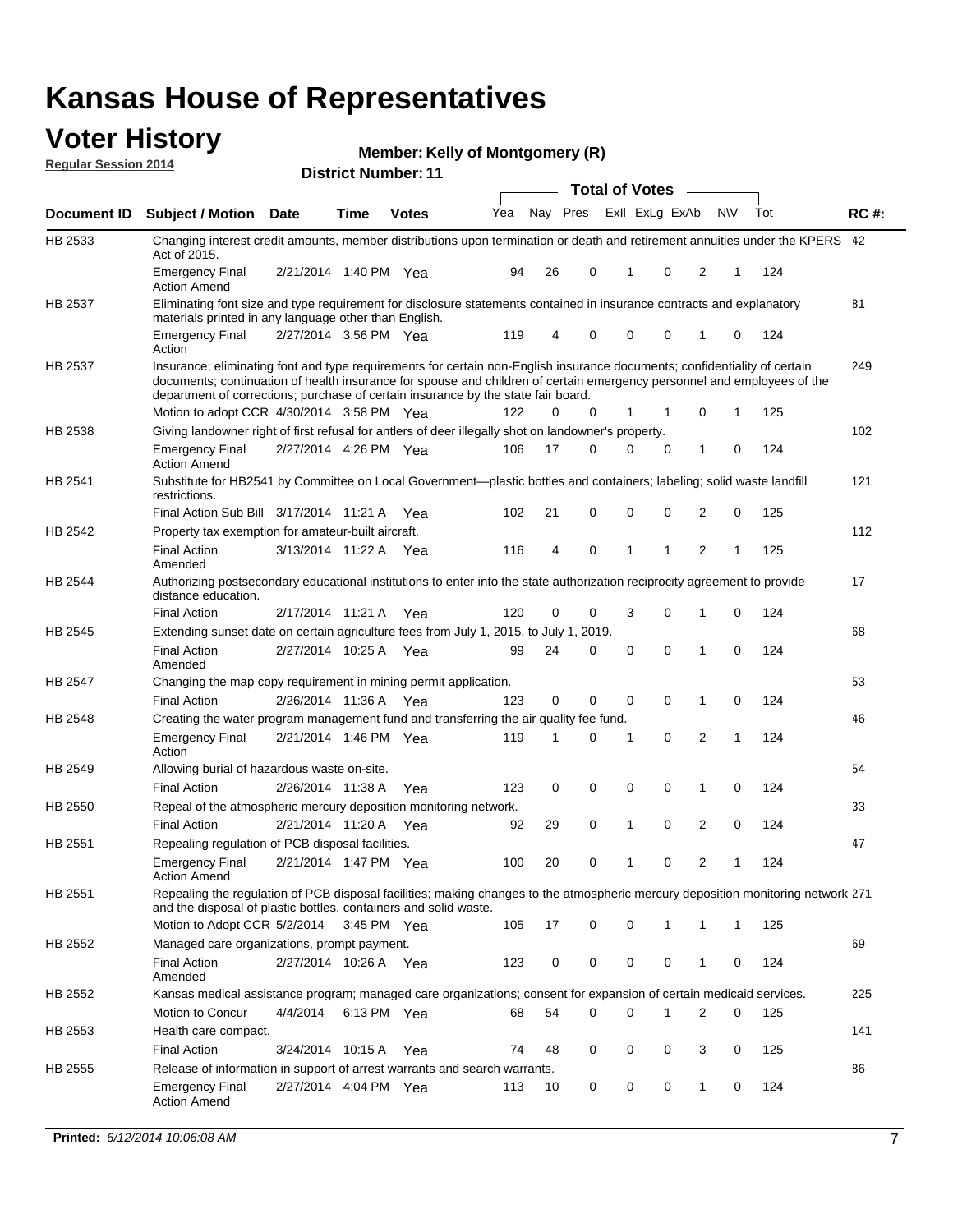## **Voter History**

**Regular Session 2014**

#### **Member: Kelly of Montgomery (R)**

|                |                                                                                                                                                                                                                                                                                                                                                           |                       |         |              |     |          |   | <b>Total of Votes</b> |             |              |             |     |             |
|----------------|-----------------------------------------------------------------------------------------------------------------------------------------------------------------------------------------------------------------------------------------------------------------------------------------------------------------------------------------------------------|-----------------------|---------|--------------|-----|----------|---|-----------------------|-------------|--------------|-------------|-----|-------------|
|                | Document ID Subject / Motion Date                                                                                                                                                                                                                                                                                                                         |                       | Time    | <b>Votes</b> | Yea | Nay Pres |   | Exll ExLg ExAb        |             |              | <b>NV</b>   | Tot | <b>RC#:</b> |
| <b>HB 2557</b> | Changing penalties for certain taxpayers who file incorrect returns under Kansas income tax act.                                                                                                                                                                                                                                                          |                       |         |              |     |          |   |                       |             |              |             |     | 21          |
|                | <b>Final Action</b><br>Amended                                                                                                                                                                                                                                                                                                                            | 2/19/2014 11:35 A     |         | Yea          | 122 | 0        | 0 | 0                     | 0           | 2            | $\mathbf 0$ | 124 |             |
| HB 2561        | Licensure of pharmacists and registration of pharmacy interns by board of pharmacy.                                                                                                                                                                                                                                                                       |                       |         |              |     |          |   |                       |             |              |             |     | 55          |
|                | <b>Final Action</b>                                                                                                                                                                                                                                                                                                                                       | 2/26/2014 11:39 A Yea |         |              | 105 | 18       | 0 | 0                     | 0           | 1            | 0           | 124 |             |
| HB 2564        | Requiring 60-day wait before re-employment for retirement benefit eligibility.                                                                                                                                                                                                                                                                            |                       |         |              |     |          |   |                       |             |              |             |     | 43          |
|                | <b>Emergency Final</b><br>Action                                                                                                                                                                                                                                                                                                                          | 2/21/2014 1:41 PM Yea |         |              | 120 | 0        | 0 | 1                     | 0           | 2            | 1           | 124 |             |
| HB 2566        | Requiring court fee for forensic audio and video examination services.                                                                                                                                                                                                                                                                                    |                       |         |              |     |          |   |                       |             |              |             |     | 93          |
|                | <b>Emergency Final</b><br>Action                                                                                                                                                                                                                                                                                                                          | 2/27/2014 4:12 PM Yea |         |              | 123 | 0        | 0 | 0                     | $\mathbf 0$ | $\mathbf{1}$ | 0           | 124 |             |
| HB 2568        | Domestic relations; Kansas family law code; child support guidelines.                                                                                                                                                                                                                                                                                     |                       |         |              |     |          |   |                       |             |              |             |     | 70          |
|                | <b>Final Action</b><br>Amended                                                                                                                                                                                                                                                                                                                            | 2/27/2014 10:27 A     |         | Yea          | 123 | 0        | 0 | 0                     | $\mathbf 0$ | 1            | 0           | 124 |             |
| HB 2568        | Domestic relations; Kansas family law code; child support guidelines.                                                                                                                                                                                                                                                                                     |                       |         |              |     |          |   |                       |             |              |             |     | 268         |
|                | Motion to adopt CCR 5/2/2014                                                                                                                                                                                                                                                                                                                              |                       |         | 3:28 PM Yea  | 123 | 0        | 0 | 0                     | 1           | 1            | $\mathbf 0$ | 125 |             |
| HB 2576        | Employment security law; creation of "new employer rate."                                                                                                                                                                                                                                                                                                 |                       |         |              |     |          |   |                       |             |              |             |     | 71          |
|                | <b>Final Action</b><br>Amended                                                                                                                                                                                                                                                                                                                            | 2/27/2014 10:28 A Yea |         |              | 123 | 0        | 0 | 0                     | 0           | 1            | 0           | 124 |             |
| HB 2576        | Employment security law; creation of "new employer rate."                                                                                                                                                                                                                                                                                                 |                       |         |              |     |          |   |                       |             |              |             |     | 159         |
|                | Motion to Concur                                                                                                                                                                                                                                                                                                                                          | 3/25/2014 10:47 A     |         | Yea          | 122 | 0        | 0 | 1                     | 0           | 2            | 0           | 125 |             |
| HB 2577        | Allowing parents to remain anonymous when surrendering an infant under the newborn protection act.                                                                                                                                                                                                                                                        |                       |         |              |     |          |   |                       |             |              |             |     | 56          |
|                | <b>Final Action</b><br>Amended                                                                                                                                                                                                                                                                                                                            | 2/26/2014 11:41 A Yea |         |              | 123 | $\Omega$ | 0 | 0                     | $\Omega$    | 1            | 0           | 124 |             |
| HB 2577        | Allowing parents to remain anonymous when surrendering an infant under the newborn protection act.                                                                                                                                                                                                                                                        |                       |         |              |     |          |   |                       |             |              |             |     | 220         |
|                | Motion to Concur                                                                                                                                                                                                                                                                                                                                          | 4/4/2014              | 11:45 A | Yea          | 121 | $\Omega$ | 0 | 1                     | 1           | 1            | 1           | 125 |             |
| HB 2578        | Certification by chief law enforcement officer for transfer of a firearm when required by federal law.                                                                                                                                                                                                                                                    |                       |         |              |     |          |   |                       |             |              |             |     | 122         |
|                | <b>Final Action</b><br>Amended                                                                                                                                                                                                                                                                                                                            | 3/17/2014 11:22 A     |         | Yea          | 123 | 0        | 0 | 0                     | 0           | 2            | 0           | 125 |             |
| HB 2578        | Regulating the possession of weapons.                                                                                                                                                                                                                                                                                                                     |                       |         |              |     |          |   |                       |             |              |             |     | 235         |
|                | Motion to Adopt CCR 4/5/2014 4:40 PM Yea                                                                                                                                                                                                                                                                                                                  |                       |         |              | 102 | 19       | 0 | 0                     | 0           | 4            | 0           | 125 |             |
| HB 2580        | Specifying the duties of the state fire marshal relating to regional emergency response teams for hazardous materials and<br>search and rescue incidents.                                                                                                                                                                                                 |                       |         |              |     |          |   |                       |             |              |             |     | 72          |
|                | <b>Final Action</b><br>Amended                                                                                                                                                                                                                                                                                                                            | 2/27/2014 10:29 A     |         | Yea          | 113 | 10       | 0 | 0                     | $\mathbf 0$ | 1            | 0           | 124 |             |
| HB 2580        | Kansas Real Estate Appraisal Board; licensee fingerprinting and criminal background checks.                                                                                                                                                                                                                                                               |                       |         |              |     |          |   |                       |             |              |             |     | 272         |
|                | Motion to adopt CCR 5/2/2014                                                                                                                                                                                                                                                                                                                              |                       |         | 3:49 PM Yea  | 115 | 7        | 0 | 0                     | 1           | 1            | 1           | 125 |             |
| HB 2582        | Creating an exemption from food establishment licensing for churches.                                                                                                                                                                                                                                                                                     |                       |         |              |     |          |   |                       |             |              |             |     | 57          |
|                | <b>Final Action</b>                                                                                                                                                                                                                                                                                                                                       | 2/26/2014 11:42 A Yea |         |              | 123 | 0        | 0 | 0                     | 0           |              | 0           | 124 |             |
| HB 2588        | Child in need of care; juvenile offenders; permanent custodians.                                                                                                                                                                                                                                                                                          |                       |         |              |     |          |   |                       |             |              |             |     | 94          |
|                | <b>Emergency Final</b><br><b>Action Amend</b>                                                                                                                                                                                                                                                                                                             | 2/27/2014 4:14 PM Yea |         |              | 123 | 0        | 0 | 0                     | 0           | 1            | 0           | 124 |             |
| HB 2588        | Senate Substitute for HB 2588 by Committee on Judiciary - Concerning children and minors; relating to children in need of<br>care; placement in juvenile detention facilities; permanent custodians; relating to juvenile offenders; alternative adjudication;<br>youth residential centers and services; risk assessment; sentencing; good time credits. |                       |         |              |     |          |   |                       |             |              |             |     | 244         |
|                | Motion to adopt CCR 4/30/2014 3:36 PM Yea                                                                                                                                                                                                                                                                                                                 |                       |         |              | 123 | 0        | 0 | 1                     | 1           | 0            | 0           | 125 |             |
| HB 2591        | Requiring certain audit reports to be filed electronically and to be filed only with the department of administration.                                                                                                                                                                                                                                    |                       |         |              |     |          |   |                       |             |              |             |     | 58          |
|                | <b>Final Action</b>                                                                                                                                                                                                                                                                                                                                       | 2/26/2014 11:43 A Yea |         |              | 123 | 0        | 0 | 0                     | 0           | 1            | 0           | 124 |             |
| HB 2595        | State fossils; the tylosaurus and the pteranodon.                                                                                                                                                                                                                                                                                                         |                       |         |              |     |          |   |                       |             |              |             |     | 73          |
|                | <b>Final Action</b><br>Amended                                                                                                                                                                                                                                                                                                                            | 2/27/2014 10:31 A Yea |         |              | 96  | 27       | 0 | 0                     | 0           | 1            | 0           | 124 |             |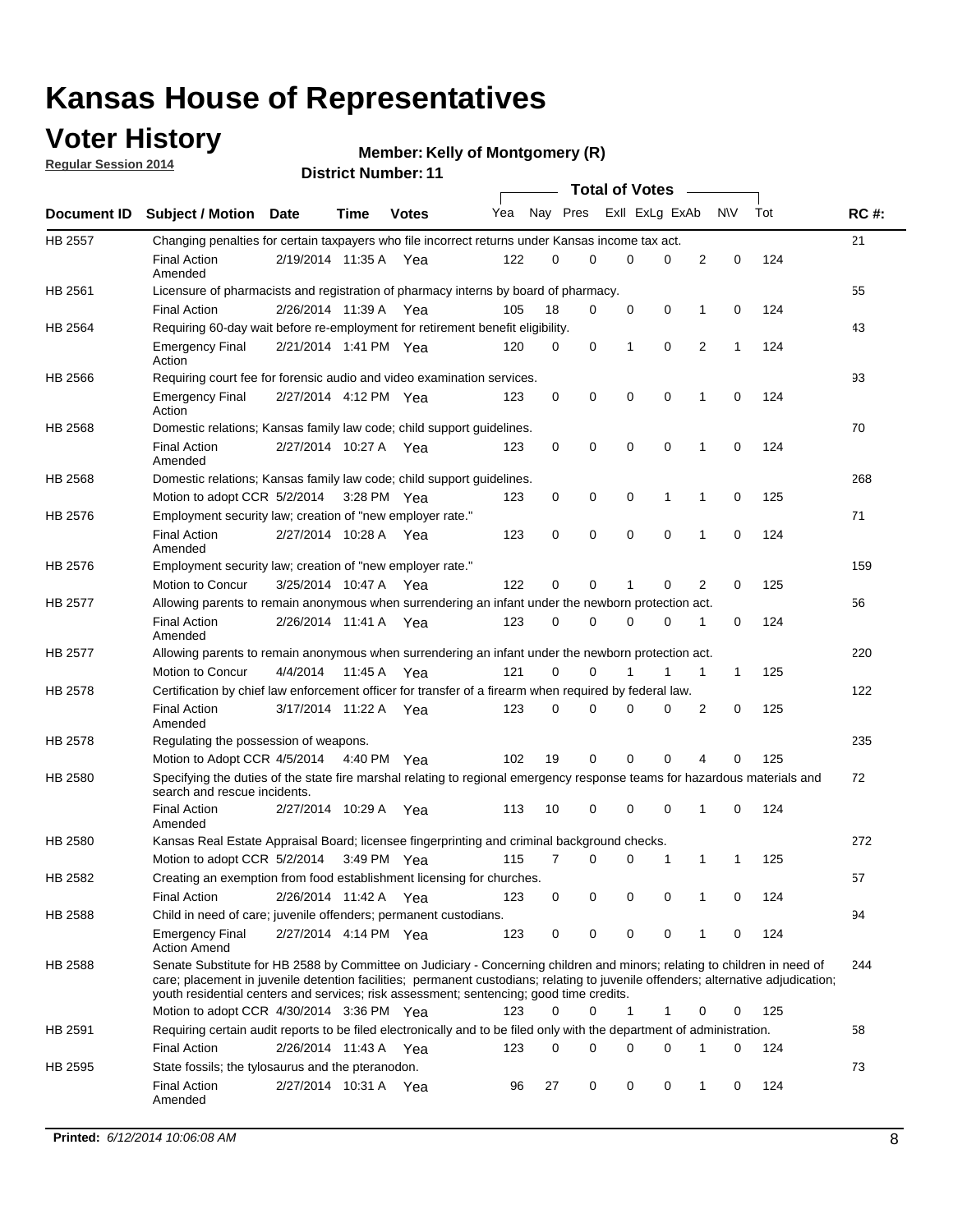## **Voter History**

**Regular Session 2014**

**Member: Kelly of Montgomery (R)** 

|  |  | <b>District Number: 11</b> |  |
|--|--|----------------------------|--|
|--|--|----------------------------|--|

|             |                                                                                                                                                                                                                                       |                       |             |              |     |             | <b>Total of Votes</b>   |             |             |              |           |     |             |
|-------------|---------------------------------------------------------------------------------------------------------------------------------------------------------------------------------------------------------------------------------------|-----------------------|-------------|--------------|-----|-------------|-------------------------|-------------|-------------|--------------|-----------|-----|-------------|
| Document ID | <b>Subject / Motion Date</b>                                                                                                                                                                                                          |                       | <b>Time</b> | <b>Votes</b> | Yea |             | Nay Pres Exll ExLg ExAb |             |             |              | <b>NV</b> | Tot | <b>RC#:</b> |
| HB 2596     | Computation of retirement benefits when a state officer or employee is placed on furlough or has reduction in compensation.                                                                                                           |                       |             |              |     |             |                         |             |             |              |           |     | 74          |
|             | <b>Final Action</b>                                                                                                                                                                                                                   | 2/27/2014 10:33 A     |             | Yea          | 123 | 0           | 0                       | $\mathbf 0$ | $\Omega$    |              | 0         | 124 |             |
| HB 2596     | Computation of retirement benefits when a state officer or employee is placed on furlough or has reduction in<br>compensation.                                                                                                        |                       |             |              |     |             |                         |             |             |              |           |     | 246         |
|             | Motion to adopt CCR 4/30/2014 3:45 PM Yea                                                                                                                                                                                             |                       |             |              | 123 | 0           | 0                       | 1           | 1           | 0            | 0         | 125 |             |
| HB 2597     | Municipal recycling services                                                                                                                                                                                                          |                       |             |              |     |             |                         |             |             |              |           |     | 97          |
|             | <b>Emergency Final</b><br><b>Action Amend</b>                                                                                                                                                                                         | 2/27/2014 4:20 PM Yea |             |              | 105 | 18          | 0                       | $\mathbf 0$ | 0           | $\mathbf{1}$ | 0         | 124 |             |
| HB 2599     | Authorizing the secretary of state to grant an easement to the unified government of Wyandotte county.                                                                                                                                |                       |             |              |     |             |                         |             |             |              |           |     | 22          |
|             | <b>Final Action</b>                                                                                                                                                                                                                   | 2/19/2014 11:37 A     |             | Yea          | 120 | 2           | 0                       | 0           | $\mathbf 0$ | 2            | 0         | 124 |             |
| HB 2599     | Authorizing the secretary of state to grant an easement to the unified government of Wyandotte county.                                                                                                                                |                       |             |              |     |             |                         |             |             |              |           |     | 118         |
|             | Motion to Concur                                                                                                                                                                                                                      | 3/14/2014 11:25 A     |             | Yea          | 118 | 0           | 0                       | 2           | 1           | 4            | 0         | 125 |             |
| HB 2602     | Increasing the percentage of unclassified employees allowed to be employed by KPERS from 25% to 50%.                                                                                                                                  |                       |             |              |     |             |                         |             |             |              |           |     | 44          |
|             | <b>Emergency Final</b><br>Action                                                                                                                                                                                                      | 2/21/2014 1:43 PM Yea |             |              | 107 | 13          | 0                       | 1           | 0           | 2            | 1         | 124 |             |
| HB 2602     | Increasing the percentage of unclassified employees allowed to be employed by KPERS from 25% to 50%.                                                                                                                                  |                       |             |              |     |             |                         |             |             |              |           |     | 195         |
|             | Motion to Concur                                                                                                                                                                                                                      | 4/1/2014              | 10:57 A     | Yea          | 108 | 15          | 0                       | 1           | $\mathbf 0$ | 1            | 0         | 125 |             |
| HB 2609     | Practice of pharmacy; filling and refilling of prescriptions.                                                                                                                                                                         |                       |             |              |     |             |                         |             |             |              |           |     | 105         |
|             | <b>Emergency Final</b><br><b>Action Amend</b>                                                                                                                                                                                         | 2/27/2014 4:29 PM Yea |             |              | 123 | $\mathbf 0$ | $\mathbf 0$             | $\mathbf 0$ | $\mathbf 0$ | 1            | $\Omega$  | 124 |             |
| HB 2611     | Conduct of dental offices.                                                                                                                                                                                                            |                       |             |              |     |             |                         |             |             |              |           |     | 83          |
|             | <b>Emergency Final</b><br>Action                                                                                                                                                                                                      | 2/27/2014 3:59 PM Yea |             |              | 123 | 0           | 0                       | $\mathbf 0$ | $\mathbf 0$ | 1            | 0         | 124 |             |
| HB 2612     | Relating to district judge and district magistrate judge vacancies.                                                                                                                                                                   |                       |             |              |     |             |                         |             |             |              |           |     | 75          |
|             | <b>Final Action</b><br>Amended                                                                                                                                                                                                        | 2/27/2014 10:34 A     |             | Yea          | 106 | 17          | 0                       | $\mathbf 0$ | $\mathbf 0$ | 1            | 0         | 124 |             |
| HB 2613     | Relating to the issuance of stillbirth and unborn child's death certificates.                                                                                                                                                         |                       |             |              |     |             |                         |             |             |              |           |     | 103         |
|             | <b>Emergency Final</b><br><b>Action Amend</b>                                                                                                                                                                                         | 2/27/2014 4:27 PM Yea |             |              | 122 | $\mathbf 1$ | $\mathbf 0$             | $\mathbf 0$ | 0           | 1            | 0         | 124 |             |
| HB 2615     | Substitute for HB 2615 by Committee on Commerce, Labor and Economic Development - Workers compensation assigned<br>risk pool.                                                                                                         |                       |             |              |     |             |                         |             |             |              |           |     | 185         |
|             | EFA Sub Bill<br>Amended                                                                                                                                                                                                               | 3/26/2014 3:42 PM Yea |             |              | 98  | 25          | 0                       | 1           | 0           | 1            | 0         | 125 |             |
| HB 2616     | Secretary of labor; explore agreement to allow state of Kansas to enforce OSHA standards.                                                                                                                                             |                       |             |              |     |             |                         |             |             |              |           |     | 92          |
|             | <b>Emergency Final</b><br>Action                                                                                                                                                                                                      | 2/27/2014 4:11 PM Yea |             |              | 93  | 30          | $\Omega$                | $\mathbf 0$ | 0           | 1            | 0         | 124 |             |
| HB 2616     | Senate Substitute for HB 2616 by Committee on Commerce - Secretary of labor directed to study state enforcement of OSHA 261<br>standards.                                                                                             |                       |             |              |     |             |                         |             |             |              |           |     |             |
|             | Motion to Concur                                                                                                                                                                                                                      | 5/2/2014 11:47 A      |             | Yea          | 94  | 30          | 0                       | $\mathbf 0$ | 1           | 0            | 0         | 125 |             |
| HB 2633     | Substitute for HB 2633 by Committee on Corrections and Juvenile Justice - Juvenile offenders; youth residential centers and<br>services; risk assessment; raising the age for prosecution as an adult; sentencing; good time credits. |                       |             |              |     |             |                         |             |             |              |           |     | - 106       |
|             | EFA Sub Bill<br>Amended                                                                                                                                                                                                               | 2/27/2014 4:31 PM Yea |             |              | 122 | 1           | 0                       | 0           | 0           | 1            | 0         | 124 |             |
| HB 2636     | Secretary of health and environment and air quality standards.                                                                                                                                                                        |                       |             |              |     |             |                         |             |             |              |           |     | 45          |
|             | <b>Emergency Final</b><br><b>Action Amend</b>                                                                                                                                                                                         | 2/21/2014 1:44 PM Yea |             |              | 89  | 31          | 0                       | 1           | 0           | 2            |           | 124 |             |
| HB 2636     | Secretary of health and environment and air quality standards.                                                                                                                                                                        |                       |             |              |     |             |                         |             |             |              |           |     | 212         |
|             | Sub motion to concur 4/3/2014                                                                                                                                                                                                         |                       | 7:20 PM Yea |              | 121 | 3           | 0                       | 0           | 0           | 1            | 0         | 125 |             |
| HB 2642     | Income tax deduction for net gain on the sale of certain horses, cattle or livestock; income tax credit for expenditures to make 131<br>dwelling or facility accessible for persons with a disability.                                |                       |             |              |     |             |                         |             |             |              |           |     |             |
|             | <b>Final Action</b><br>Amended                                                                                                                                                                                                        | 3/20/2014 11:17 A Yea |             |              | 123 | 0           | 0                       | 0           | 1           | 1            | 0         | 125 |             |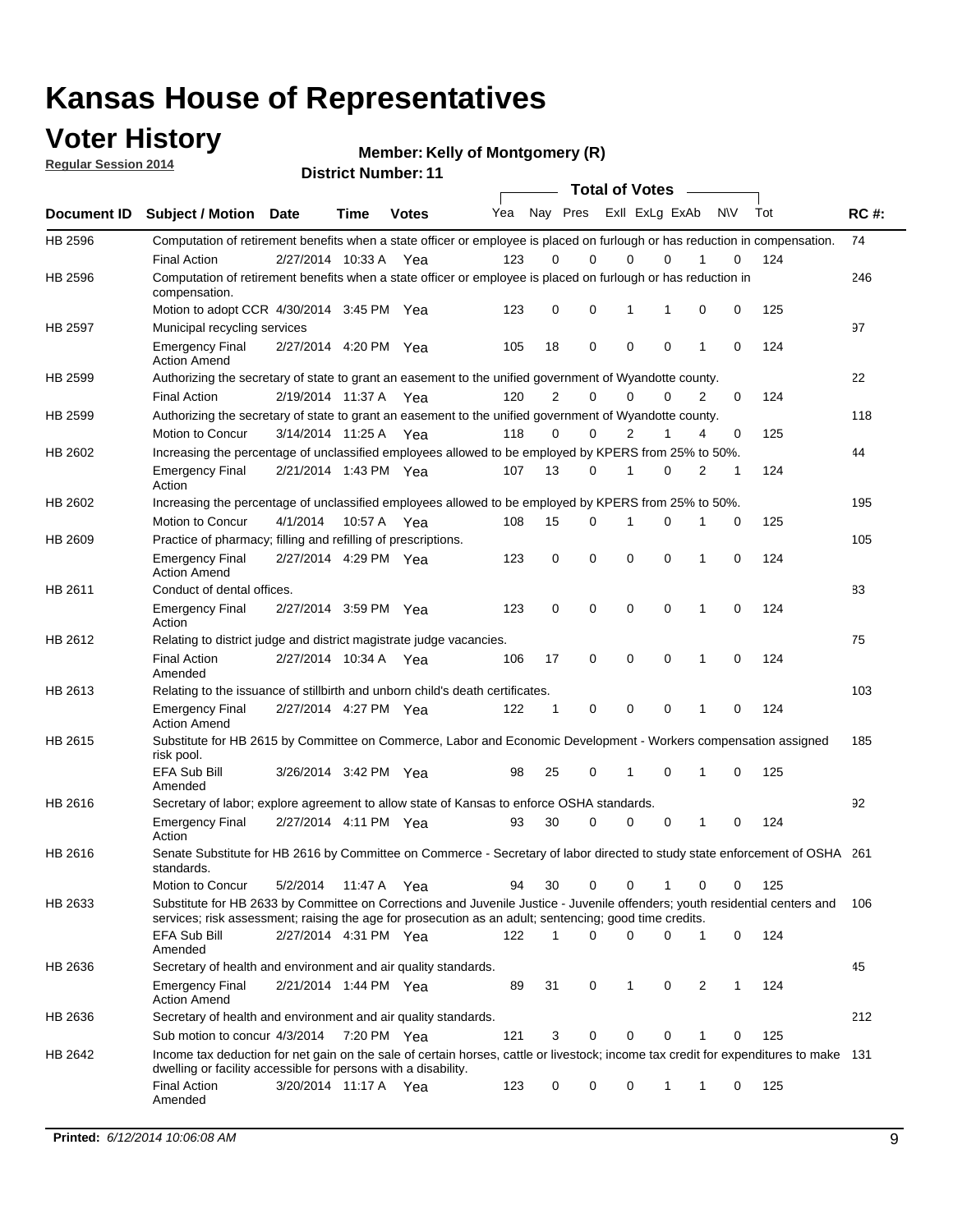### **Voter History Regular Session 2014**

|  | Member: Kelly of Montgomery (R) |  |
|--|---------------------------------|--|
|  |                                 |  |

|             |                                                                                                                                                                                                                                                                                                                                                                                                                                                               |                       |             | <b>District Number: 11</b> |     |          |          |                         |             |                |             |     |             |
|-------------|---------------------------------------------------------------------------------------------------------------------------------------------------------------------------------------------------------------------------------------------------------------------------------------------------------------------------------------------------------------------------------------------------------------------------------------------------------------|-----------------------|-------------|----------------------------|-----|----------|----------|-------------------------|-------------|----------------|-------------|-----|-------------|
|             |                                                                                                                                                                                                                                                                                                                                                                                                                                                               |                       |             |                            |     |          |          | <b>Total of Votes</b>   |             |                |             |     |             |
| Document ID | <b>Subject / Motion Date</b>                                                                                                                                                                                                                                                                                                                                                                                                                                  |                       | <b>Time</b> | <b>Votes</b>               | Yea |          |          | Nay Pres ExII ExLg ExAb |             |                | <b>NV</b>   | Tot | <b>RC#:</b> |
| HB 2643     | Property tax; classification of commercial and industrial machinery and equipment as personal property; reclassification of<br>property upon termination of IRB tax exemption; use of independent appraisers to appraiser certain                                                                                                                                                                                                                             |                       |             |                            |     |          |          |                         |             |                |             |     | 164         |
|             | <b>Final Action</b><br>Amended                                                                                                                                                                                                                                                                                                                                                                                                                                | 3/26/2014 10:56 A Yea |             |                            | 123 | $\Omega$ | $\Omega$ |                         | $\Omega$    | 1              | 0           | 125 |             |
| HB 2643     | Property tax; classification of commercial and industrial machinery and equipment as personal property; reclassification of<br>property upon termination of IRB tax exemption; use of independent appraisers to appraiser certain complex property; motor<br>vehicles, members of military; mortgage registration tax phase out and replacement with fees; county clerk technology fund;<br>county treasurer technology fund.                                 |                       |             |                            |     |          |          |                         |             |                |             |     | 274         |
|             | Motion to Concur                                                                                                                                                                                                                                                                                                                                                                                                                                              | 5/2/2014              | 5:12 PM     | Nav                        | 16  | 108      | $\Omega$ | 0                       | 0           | 1              | 0           | 125 |             |
| HB 2643     | Property tax; classification of commercial and industrial machinery and equipment as personal property; reclassification of<br>property upon termination of IRB tax exemption; use of independent appraisers to appraiser certain complex property; motor<br>vehicles, members of military; mortgage registration tax phase out and replacement with fees; county clerk technology fund;<br>county treasurer technology fund.<br>Motion to adopt CCR 5/3/2014 |                       |             |                            | 70  | 53       | 0        | $\mathbf 0$             | $\Omega$    | 1              | 1           | 125 | 286         |
|             |                                                                                                                                                                                                                                                                                                                                                                                                                                                               |                       |             | 1:53 AM Yea                |     |          |          |                         |             |                |             |     |             |
| HB 2648     | Property tax exemption for levees.<br><b>Emergency Final</b><br><b>Action Amend</b>                                                                                                                                                                                                                                                                                                                                                                           | 2/27/2014 4:23 PM Yea |             |                            | 100 | 23       | 0        | 0                       | $\mathbf 0$ | 1              | 0           | 124 | 100         |
| HB 2651     | County law library.                                                                                                                                                                                                                                                                                                                                                                                                                                           |                       |             |                            |     |          |          |                         |             |                |             |     | 76          |
|             | <b>Final Action</b><br>Amended                                                                                                                                                                                                                                                                                                                                                                                                                                | 2/27/2014 10:38 A     |             | Yea                        | 82  | 41       | 0        | $\mathbf 0$             | $\mathbf 0$ | 1              | $\mathbf 0$ | 124 |             |
| HB 2655     | Allowing veterans with PTSD to seek mental health treatment upon certain convictions.                                                                                                                                                                                                                                                                                                                                                                         |                       |             |                            |     |          |          |                         |             |                |             |     | 77          |
|             | <b>Final Action</b><br>Amended                                                                                                                                                                                                                                                                                                                                                                                                                                | 2/27/2014 10:40 A     |             | Yea                        | 123 | 0        | 0        | 0                       | 0           | 1              | 0           | 124 |             |
| HB 2655     | Senate Substitute for HB 2655 by Committee on Judiciary - Allowing veterans with PTSD to seek mental health treatment<br>upon certain convictions; also amending the crimes of interference with law enforcement and giving a false alarm.                                                                                                                                                                                                                    |                       |             |                            |     |          |          |                         |             |                |             |     | 224         |
|             | Motion to Concur                                                                                                                                                                                                                                                                                                                                                                                                                                              | 4/4/2014              |             | 5:42 PM Yea                | 122 | 0        | 0        | 0                       | 1           | $\overline{2}$ | 0           | 125 |             |
| HB 2656     | Authorizing the state of Kansas to pay the death gratuity benefit to the designated survivor of a Kansas service member during 48<br>a federal government shutdown and providing for reimbursement to the state                                                                                                                                                                                                                                               |                       |             |                            |     |          |          |                         |             |                |             |     |             |
|             | <b>Final Action</b>                                                                                                                                                                                                                                                                                                                                                                                                                                           | 2/26/2014 11:27 A     |             | Yea                        | 123 | 0        | 0        | 0                       | $\Omega$    | 1              | 0           | 124 |             |
| HB 2661     | Substitute for HB 2661 by Committee on Energy and Environment - Siting of electric transmission lines; notice and hearing<br>requirements.                                                                                                                                                                                                                                                                                                                    |                       |             |                            |     |          |          |                         |             |                |             |     | 181         |
|             | EFA Sub Bill                                                                                                                                                                                                                                                                                                                                                                                                                                                  | 3/26/2014 3:37 PM Yea |             |                            | 119 | 4        | 0        | 1                       | $\Omega$    | 1              | 0           | 125 |             |
| HB 2662     | Expungment of driving under the influence convictions.                                                                                                                                                                                                                                                                                                                                                                                                        |                       |             |                            |     |          |          |                         |             |                |             |     | 116         |
|             | <b>Final Action</b><br>Amended                                                                                                                                                                                                                                                                                                                                                                                                                                | 3/14/2014 11:22 A     |             | Yea                        | 87  | 31       | 0        | 2                       | 1           | 4              | 0           | 125 |             |
| HB 2668     | Health insurance for qualified professional associations.                                                                                                                                                                                                                                                                                                                                                                                                     |                       |             |                            |     |          |          |                         |             |                |             |     | 34          |
|             | <b>Final Action</b><br>Amended                                                                                                                                                                                                                                                                                                                                                                                                                                | 2/21/2014 11:21 A Yea |             |                            | 114 | 7        | 0        | 1                       | $\Omega$    | 2              | 0           | 124 |             |
| HB 2668     | Predetermination of health insurance benefits                                                                                                                                                                                                                                                                                                                                                                                                                 |                       |             |                            |     |          |          |                         |             |                |             |     | 262         |
|             | Motion to Concur                                                                                                                                                                                                                                                                                                                                                                                                                                              | 5/2/2014              |             | 12:05 P Yea                | 97  | 27       | 0        | 0                       |             | 0              | 0           | 125 |             |
| HB 2669     | State civil service board; transferred from the department of administration to the office of administrative hearings.                                                                                                                                                                                                                                                                                                                                        |                       |             |                            |     |          |          |                         |             |                |             |     | 87          |
|             | <b>Emergency Final</b><br>Action                                                                                                                                                                                                                                                                                                                                                                                                                              | 2/27/2014 4:05 PM Yea |             |                            | 110 | 13       | 0        | 0                       | $\Omega$    |                | 0           | 124 |             |
| HB 2673     | Kansas healing arts act; physician assistant licensure act.                                                                                                                                                                                                                                                                                                                                                                                                   |                       |             |                            |     |          |          |                         |             |                |             |     | 91          |
|             | <b>Emergency Final</b><br><b>Action Amend</b>                                                                                                                                                                                                                                                                                                                                                                                                                 | 2/27/2014 4:10 PM Yea |             |                            | 105 | 18       | 0        | 0                       | 0           | 1              | 0           | 124 |             |
| HB 2673     | Board of healing arts functions and duties, physician assistants licensure act and podiatry act.                                                                                                                                                                                                                                                                                                                                                              |                       |             |                            |     |          |          |                         |             |                |             |     | 270         |
|             | Motion to adopt CCR 5/2/2014 3:39 PM Yea                                                                                                                                                                                                                                                                                                                                                                                                                      |                       |             |                            | 111 | 11       | 0        | 0                       | -1          | 1              | 1           | 125 |             |
| HB 2675     | Relating to procurement negotiating committees; certified businesses.                                                                                                                                                                                                                                                                                                                                                                                         |                       |             |                            |     |          |          |                         |             |                |             |     | 165         |
|             | <b>Final Action</b><br>Amended                                                                                                                                                                                                                                                                                                                                                                                                                                | 3/26/2014 10:57 A Yea |             |                            | 123 | 0        | 0        | 1                       | 0           | 1              | 0           | 125 |             |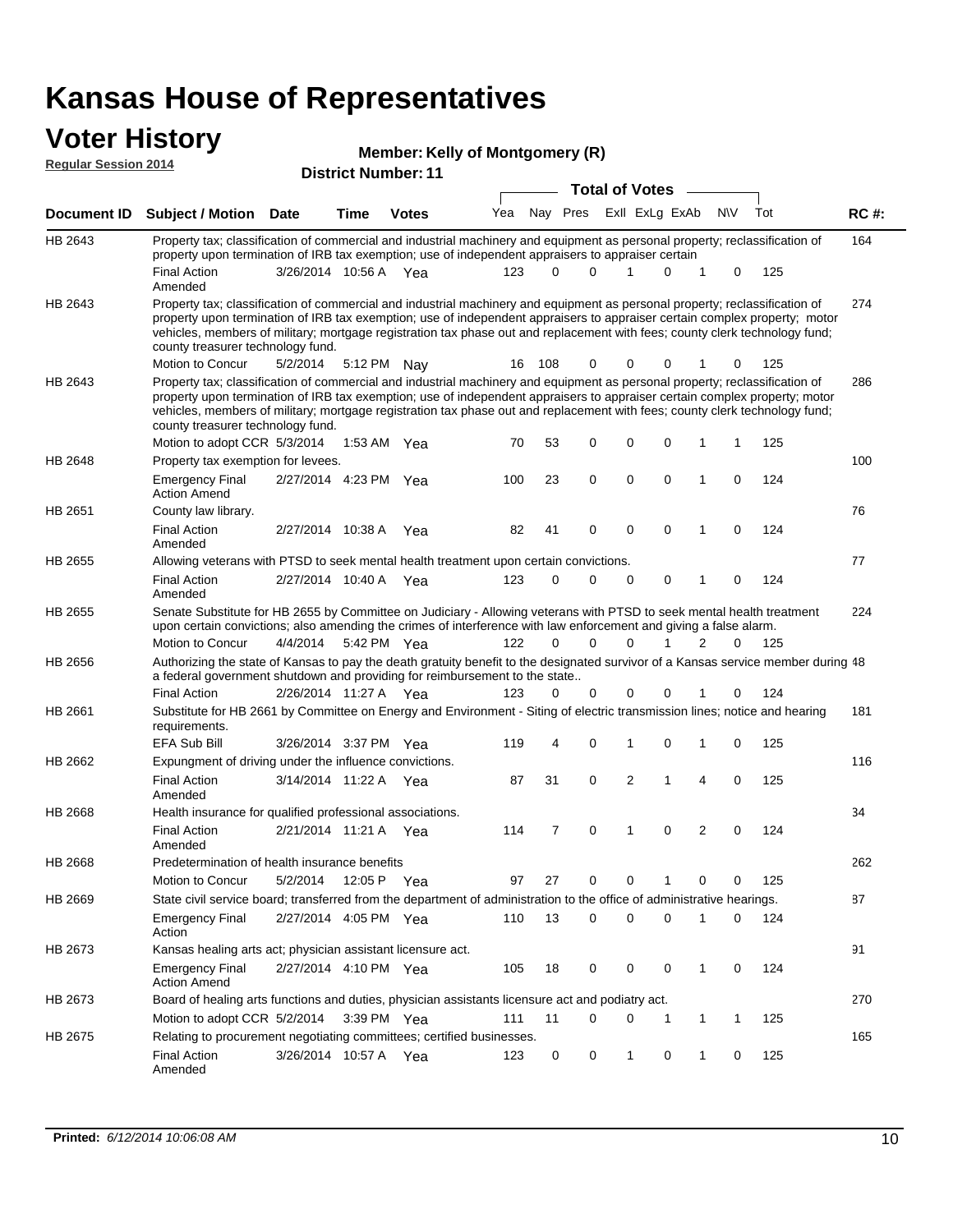### **Voter History Regular Session 2014**

**Member: Kelly of Montgomery (R)** 

| nuyurur Uuddiun Luin |                                                                                                                                                                                                                                                                                               |                       |         | <b>District Number: 11</b> |     |             |             |                       |              |     |             |     |             |
|----------------------|-----------------------------------------------------------------------------------------------------------------------------------------------------------------------------------------------------------------------------------------------------------------------------------------------|-----------------------|---------|----------------------------|-----|-------------|-------------|-----------------------|--------------|-----|-------------|-----|-------------|
|                      |                                                                                                                                                                                                                                                                                               |                       |         |                            |     |             |             | <b>Total of Votes</b> |              |     |             |     |             |
| <b>Document ID</b>   | <b>Subject / Motion Date</b>                                                                                                                                                                                                                                                                  |                       | Time    | <b>Votes</b>               | Yea |             | Nay Pres    | ExII ExLg ExAb        |              | N\V |             | Tot | <b>RC#:</b> |
| HB 2681              | Substitute for HB2681 by Committee on Veterans, Military, and Homeland Security--Abolishing the Kansas commission on<br>veterans affairs; creating the Kansas commission on veterans affairs office within the executive branch of government.<br>Final Action Sub Bill 3/20/2014 11:18 A Yea |                       |         |                            | 123 | 0           | $\Omega$    | $\Omega$              | 1            | 1   | 0           | 125 | 132         |
| HB 2681              | Substitute for HB2681 by Committee on Veterans, Military, and Homeland Security - Abolishing the Kansas commission on                                                                                                                                                                         |                       |         |                            |     |             |             |                       |              |     |             |     | 219         |
|                      | veterans affairs; creating the Kansas commission on veterans affairs office within the executive branch of government.                                                                                                                                                                        |                       |         |                            |     |             |             |                       |              |     |             |     |             |
|                      | Motion to Concur                                                                                                                                                                                                                                                                              | 4/4/2014              | 11:41 A | Yea                        | 122 | $\Omega$    | 0           | $\mathbf{1}$          | 1            | 1   | 0           | 125 |             |
| HB 2684              | Allocating moneys from driver's license fees to the judicial branch nonjudicial salary adjustment fund.                                                                                                                                                                                       |                       |         |                            |     |             |             |                       |              |     |             |     | 78          |
|                      | <b>Final Action</b>                                                                                                                                                                                                                                                                           | 2/27/2014 10:41 A     |         | Yea                        | 93  | 30          | $\Omega$    | $\Omega$              | 0            | 1   | 0           | 124 |             |
| HB 2687              | Unclaimed property act and hearings.                                                                                                                                                                                                                                                          |                       |         |                            |     |             |             |                       |              |     |             |     | 59          |
|                      | <b>Final Action</b>                                                                                                                                                                                                                                                                           | 2/26/2014 11:44 A     |         | Yea                        | 119 | 4           | $\mathbf 0$ | 0                     | 0            | 1   | 0           | 124 |             |
| HB 2687              | Unclaimed property act and hearings.                                                                                                                                                                                                                                                          |                       |         |                            |     |             |             |                       |              |     |             |     | 251         |
|                      | Motion to Concur                                                                                                                                                                                                                                                                              | 5/1/2014              | 1:56 PM | Yea                        | 125 | 0           | $\mathbf 0$ | 0                     | 0            | 0   | 0           | 125 |             |
| HB 2689              | Amending which convictions are counted for driving while license canceled, suspended or revoked.                                                                                                                                                                                              |                       |         |                            |     |             |             |                       |              |     |             |     | 231         |
|                      | <b>Final Action</b><br>Amended                                                                                                                                                                                                                                                                | 4/5/2014              | 10:23 A | Yea                        | 121 | $\mathbf 0$ | $\Omega$    | $\Omega$              | 0            | 4   | 0           | 125 |             |
| HB 2693              | Providing for testing by community colleges for commercial driver's licenses and allowing temporary commercial driver's<br>license holders the ability to drive class A commercial vehicles.                                                                                                  |                       |         |                            |     |             |             |                       |              |     |             |     | 104         |
|                      | <b>Emergency Final</b><br><b>Action Amend</b>                                                                                                                                                                                                                                                 | 2/27/2014 4:28 PM Yea |         |                            | 123 | 0           | 0           | $\Omega$              | 0            | 1   | $\mathbf 0$ | 124 |             |
| HB 2693              | Senate Substitute for HB 2693 by Committee on Transportation - Providing for testing by community colleges for commercial<br>driver's licenses; entities serving as driver's licenses examiners.                                                                                              |                       |         |                            |     |             |             |                       |              |     |             |     | 255         |
|                      | Motion to adopt CCR 5/1/2014 4:42 PM Yea                                                                                                                                                                                                                                                      |                       |         |                            | 125 | 0           | 0           | $\Omega$              | 0            | 0   | 0           | 125 |             |
| HB 2715              | Farm machinery and equipment annual highway permits, commercial drivers' license.                                                                                                                                                                                                             |                       |         |                            |     |             |             |                       |              |     |             |     | 98          |
|                      | <b>Emergency Final</b><br><b>Action Amend</b>                                                                                                                                                                                                                                                 | 2/27/2014 4:21 PM Yea |         |                            | 123 | 0           | 0           | 0                     | 0            | 1   | 0           | 124 |             |
| HB 2717              | Registration of operators of assisted living, residential health care, home plus or adult day care facilities.                                                                                                                                                                                |                       |         |                            |     |             |             |                       |              |     |             |     | 175         |
|                      | <b>Emergency Final</b><br><b>Action Amend</b>                                                                                                                                                                                                                                                 | 3/26/2014 3:29 PM Yea |         |                            | 114 | 9           | 0           |                       | $\Omega$     |     | 0           | 125 |             |
| HB 2721              | Substitute for Substitute for HB 2721 by Committee on Commerce, Labor and Economic Development †Enacting the<br>business entity standard treatment act.                                                                                                                                       |                       |         |                            |     |             |             |                       |              |     |             |     | 117         |
|                      | Final Action Sub Bill 3/14/2014 11:23 A Yea                                                                                                                                                                                                                                                   |                       |         |                            | 118 | 0           | 0           | 2                     |              | 4   | 0           | 125 |             |
| HB 2721              | Substitute for Substitute for HB 2721 by Committee on Commerce, Labor and Economic Development - Enacting the business 273<br>entity standard treatment act.                                                                                                                                  |                       |         |                            |     |             |             |                       |              |     |             |     |             |
|                      | Motion to Concur                                                                                                                                                                                                                                                                              | 5/2/2014              |         | 3:59 PM Yea                | 122 | 0           | 0           | $\Omega$              |              | 1   | 1           | 125 |             |
| HB 2724              | Uniform commercial driver's license act; definition of tank vehicle.                                                                                                                                                                                                                          |                       |         |                            |     |             |             |                       |              |     |             |     | 99          |
|                      | <b>Emergency Final</b>                                                                                                                                                                                                                                                                        | 2/27/2014 4:22 PM Yea |         |                            | 122 | 1           | 0           | 0                     | 0            | 1   | 0           | 124 |             |
| HB 2727              | Action<br>Expiration of license plates and placards for individuals with disability.                                                                                                                                                                                                          |                       |         |                            |     |             |             |                       |              |     |             |     | 88          |
|                      | <b>Emergency Final</b><br>Action                                                                                                                                                                                                                                                              | 2/27/2014 4:06 PM Yea |         |                            | 123 | 0           | 0           | 0                     | 0            |     | 0           | 124 |             |
| HB 2728              | Permits for the operation of salvage vehicles no longer required to be prepared in triplicate.                                                                                                                                                                                                |                       |         |                            |     |             |             |                       |              |     |             |     | 89          |
|                      | <b>Emergency Final</b><br>Action                                                                                                                                                                                                                                                              | 2/27/2014 4:07 PM Yea |         |                            | 122 | 1           | 0           | $\Omega$              | 0            | 1   | 0           | 124 |             |
| HB 2728              | Permits for the operation of salvage vehicles no longer required to be prepared in triplicate.                                                                                                                                                                                                |                       |         |                            |     |             |             |                       |              |     |             |     | 192         |
|                      | Motion to Concur                                                                                                                                                                                                                                                                              | 3/31/2014 11:43 A Yea |         |                            | 122 | 0           | 0           | 1                     | 0            | 2   | 0           | 125 |             |
| HB 2732              | Sales tax authority for Rooks county for constructing or remodeling a jail facility.                                                                                                                                                                                                          |                       |         |                            |     |             |             |                       |              |     |             |     | 232         |
|                      | <b>Final Action</b>                                                                                                                                                                                                                                                                           | 4/5/2014              |         | 10:24 A Yea                | 121 | 0           | 0           | 0                     | 0            | 4   | 0           | 125 |             |
| HB 2744              | Insurance; coverage for autism spectrum disorder.                                                                                                                                                                                                                                             |                       |         |                            |     |             |             |                       |              |     |             |     | 137         |
|                      | <b>Final Action</b><br>Amended                                                                                                                                                                                                                                                                | 3/21/2014 10:14 A Yea |         |                            | 114 | 3           | 0           | 0                     | $\mathbf{1}$ | 6   | 1           | 125 |             |
|                      |                                                                                                                                                                                                                                                                                               |                       |         |                            |     |             |             |                       |              |     |             |     |             |
| HB 2745              | Tax lien on property voluntarily transferred.                                                                                                                                                                                                                                                 |                       |         |                            |     |             |             |                       |              |     |             |     | 166         |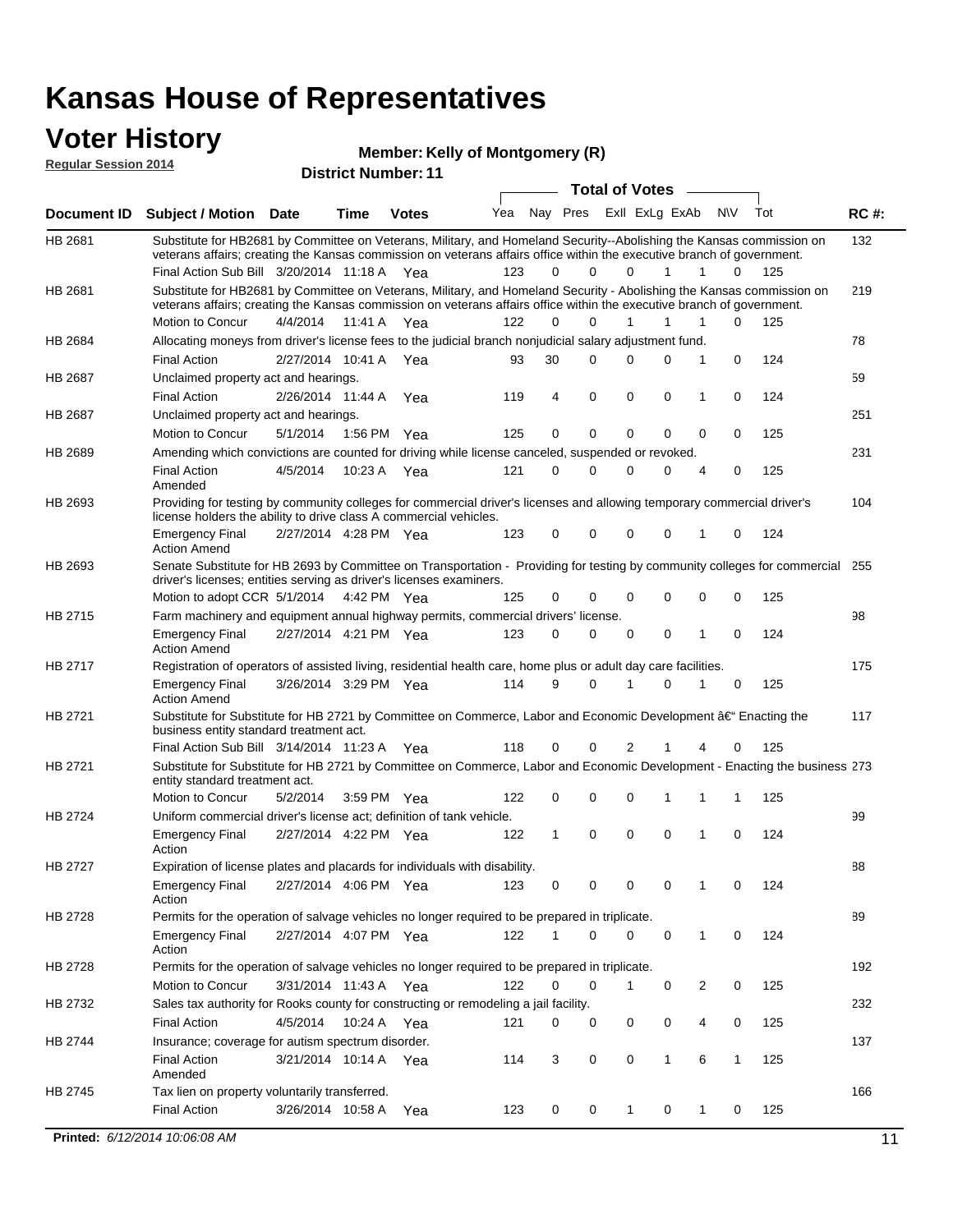## **Voter History**

**Regular Session 2014**

#### **Member: Kelly of Montgomery (R)**

|                 |                                                                                                                                                                                                                                                      |                       |             |              |     |             |          | <b>Total of Votes</b> |                |          |   |             |       |             |
|-----------------|------------------------------------------------------------------------------------------------------------------------------------------------------------------------------------------------------------------------------------------------------|-----------------------|-------------|--------------|-----|-------------|----------|-----------------------|----------------|----------|---|-------------|-------|-------------|
|                 | Document ID Subject / Motion Date                                                                                                                                                                                                                    |                       | Time        | <b>Votes</b> | Yea | Nav Pres    |          |                       | Exll ExLg ExAb |          |   | <b>NV</b>   | Tot   | <b>RC#:</b> |
| HB 2755         | Repealing the sunset on the Kansas taxpayer transparency act.                                                                                                                                                                                        |                       |             |              |     |             |          |                       |                |          |   |             |       | 140         |
|                 | <b>Final Action</b>                                                                                                                                                                                                                                  | 3/24/2014 10:13 A     |             | Yea          | 122 | 0           | 0        | 0                     |                | 0        | 3 | 0           | 125   |             |
| <b>HB 2767</b>  | State child death review board.                                                                                                                                                                                                                      |                       |             |              |     |             |          |                       |                |          |   |             |       | 167         |
|                 | <b>Final Action</b><br>Amended                                                                                                                                                                                                                       | 3/26/2014 10:59 A     |             | Yea          | 123 | 0           | 0        | 1                     |                | 0        | 1 | 0           | 125   |             |
| <b>HCR 5029</b> | Urging the Kansas bureau of investigation to establish a blue alert system for the state of Kansas.                                                                                                                                                  |                       |             |              |     |             |          |                       |                |          |   |             |       | 95          |
|                 | <b>Emergency Final</b><br><b>Action Amend</b>                                                                                                                                                                                                        | 2/27/2014 4:15 PM Yea |             |              | 121 | 2           | 0        | 0                     |                | 0        | 1 | 0           | 124   |             |
| <b>HCR 5031</b> | Urging Congress to provide for the prompt payment of disability compensation to U.S. Veterans.                                                                                                                                                       |                       |             |              |     |             |          |                       |                |          |   |             |       | 125         |
|                 | <b>Final Action</b>                                                                                                                                                                                                                                  | 3/19/2014 11:21 A Yea |             |              | 122 | $\Omega$    | $\Omega$ | 0                     |                | 1        | 2 | 0           | 125   |             |
| HR 6049         | Resolution encouraging the creation of a Kansas plan for comprehensive treatment of chronic obstruction pulmonary<br>disease.                                                                                                                        |                       |             |              |     |             |          |                       |                |          |   |             |       | 109         |
|                 | <b>Emergency Final</b><br><b>Action Amend</b>                                                                                                                                                                                                        | 3/6/2014              | 11:24 A     | Yea          | 120 | 0           | 0        | 2                     |                | 1        | 2 | $\mathbf 0$ | 125   |             |
| HR 6063         | Urging the President to extend the qualifications for the Women's Army Corps Service Medal.                                                                                                                                                          |                       |             |              |     |             |          |                       |                |          |   |             |       | 143         |
|                 | <b>Final Action</b>                                                                                                                                                                                                                                  | 3/25/2014 10:11 A Yea |             |              | 123 | $\Omega$    | 0        | 1                     |                | $\Omega$ | 1 | 0           | 125   |             |
| SB 40           | House Substitute for SB 40 by Committee on Corrections and Juvenile Justice †Secretary of corrections; including juvenile<br>offenders in the prison made goods act; authorizing use of correctional industries funds for payment of                 |                       |             |              |     |             |          |                       |                |          |   |             |       | 123         |
|                 | Final Action Sub Bill 3/17/2014 11:23 A Yea                                                                                                                                                                                                          |                       |             |              | 123 | 0           | 0        | 0                     |                | 0        | 2 | 0           | 125   |             |
| SB 54           | Medical assistance recovery program; rules and regulations.                                                                                                                                                                                          |                       |             |              |     |             |          |                       |                |          |   |             |       | 174         |
|                 | <b>Emergency Final</b><br><b>Action Amend</b>                                                                                                                                                                                                        | 3/26/2014 3:28 PM Yea |             |              | 95  | 28          | 0        | 1                     |                | 0        | 1 | 0           | 125   |             |
| SB 54           | Amendments to statutes regulating abortions.                                                                                                                                                                                                         |                       |             |              |     |             |          |                       |                |          |   |             |       | 214         |
|                 | Motion to Adopt CCR 4/4/2014 9:59 AM Yea                                                                                                                                                                                                             |                       |             |              | 112 | 11          | 0        |                       |                | 0        | 1 | 0           | 125   |             |
| SB 63           | State use law; purchases by municipalities; committee sunset date and chairperson selection.                                                                                                                                                         |                       |             |              |     |             |          |                       |                |          |   |             |       | 280         |
|                 | Motion to adopt CCR 5/2/2014                                                                                                                                                                                                                         |                       | 8:52 PM Yea |              | 124 | $\mathbf 0$ | 0        | 0                     |                | 0        | 1 | 0           | 125   |             |
| SB 99           | Lobbyists defined.                                                                                                                                                                                                                                   |                       |             |              |     |             |          |                       |                |          |   |             |       | 184         |
|                 | <b>Emergency Final</b><br>Action                                                                                                                                                                                                                     | 3/26/2014 3:41 PM Yea |             |              | 117 | 6           | 0        | 1                     |                | 0        | 1 | $\mathbf 0$ | 125   |             |
| SB 147          | House Substitute for SB 147 by Committee on Agriculture and Natural Resources †Amending the powers and duties of the 133<br>Kansas department of agriculture division of conservation and the state conservation commission.                         |                       |             |              |     |             |          |                       |                |          |   |             |       |             |
|                 | Final Action Sub Bill 3/20/2014 11:19 A Yea<br>Amended                                                                                                                                                                                               |                       |             |              | 123 | 0           | 0        | 0                     |                | 1        | 1 | 0           | 125   |             |
| SB 218          | House Substitute for SB 218 by Committee on Appropriations-Education; relating to the financing and instruction thereof;<br>making and concerning appropriations for the fiscal years ending June 30, 2014, and June 30, 2015, for certain agencies. |                       |             |              |     |             |          |                       |                |          |   |             |       | 226         |
|                 | Final Action Sub Bill 4/4/2014 6:17 PM Yea                                                                                                                                                                                                           |                       |             |              | 91  | 31          | $\Omega$ | 0                     |                | 1        | 2 | $\Omega$    | 125   |             |
|                 | Amended                                                                                                                                                                                                                                              |                       |             |              |     |             |          |                       |                |          |   |             |       |             |
| SB 218          | House Substitute for SB 218 by Committee on Appropriations-Education; relating to the financing and instruction thereof;                                                                                                                             |                       |             |              |     |             |          |                       |                |          |   |             |       | 237         |
|                 | making and concerning appropriations for the fiscal years ending June 30, 2014, and June 30, 2015, for certain agencies.                                                                                                                             |                       |             |              |     |             |          |                       |                |          |   |             |       |             |
|                 | Sub Motion to Adopt 4/6/2014 12:51 A Nay                                                                                                                                                                                                             |                       |             |              | 55  | 67          | 0        | 0                     |                | 0        | 3 | 0           | - 125 |             |
| SB 231          | CCR<br>House Substitute for SB 231 †Concerning valuation and appeals; renaming the state court of tax appeals; timing of<br>decisions.                                                                                                               |                       |             |              |     |             |          |                       |                |          |   |             |       | 134         |
|                 | Final Action Sub Bill 3/20/2014 11:21 A Yea<br>Amended                                                                                                                                                                                               |                       |             |              | 123 | 0           | 0        | 0                     |                | 1        | 1 | 0           | 125   |             |
| SB 231          | House Substitute for SB 231 - Concerning valuation and appeals; renaming the state court of tax appeals; timing of<br>decisions                                                                                                                      |                       |             |              |     |             |          |                       |                |          |   |             |       | 281         |
|                 | Motion to Adopt CCR 5/2/2014 8:56 PM Yea                                                                                                                                                                                                             |                       |             |              | 124 | 0           | 0        | 0                     |                | 0        | 1 | 0           | 125   |             |
| SB 245          | House Substitute for SB 245 by Committee on Appropriations - Appropriations for FY 2014, FY 2015, and FY 2016 for the<br>department of corrections; capital improvement projects.                                                                    |                       |             |              |     |             |          |                       |                |          |   |             |       | 13          |
|                 | Final Action Sub Bill 2/13/2014 11:34 A Yea<br>Amended                                                                                                                                                                                               |                       |             |              | 79  | 41          | 0        | 3                     |                | 0        | 1 | 0           | 124   |             |
|                 |                                                                                                                                                                                                                                                      |                       |             |              |     |             |          |                       |                |          |   |             |       |             |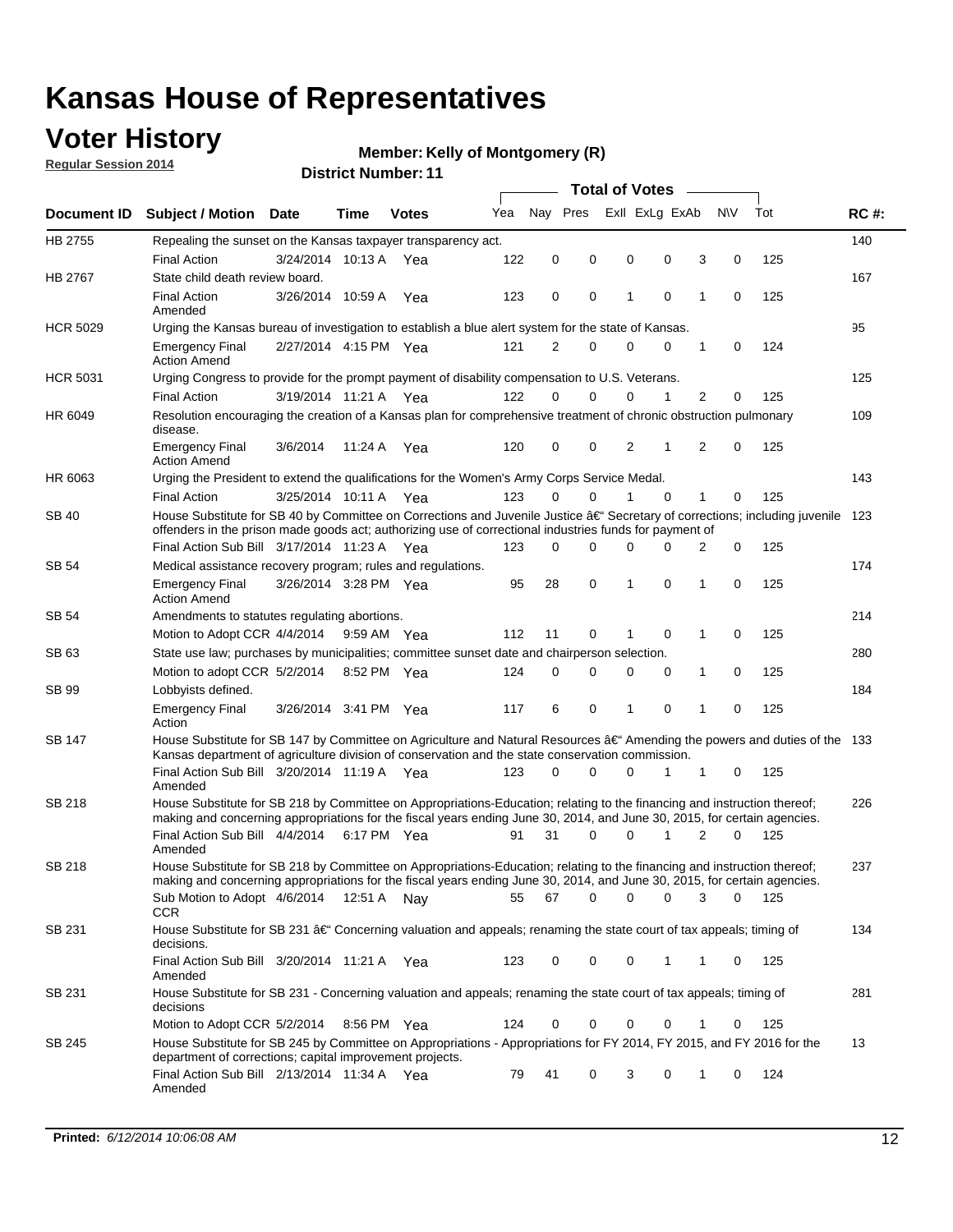### **Voter History**

#### **Kelly of Montgomery (R)**

|                    |                                                                                                                                                                                                                                                                                                                                                                                                                                                                                                                                                                                                                                                                                                                                                                                                                               |                       |              |     |          | <b>Total of Votes</b> |                |                |                |              |     |             |
|--------------------|-------------------------------------------------------------------------------------------------------------------------------------------------------------------------------------------------------------------------------------------------------------------------------------------------------------------------------------------------------------------------------------------------------------------------------------------------------------------------------------------------------------------------------------------------------------------------------------------------------------------------------------------------------------------------------------------------------------------------------------------------------------------------------------------------------------------------------|-----------------------|--------------|-----|----------|-----------------------|----------------|----------------|----------------|--------------|-----|-------------|
| <b>Document ID</b> | Subject / Motion Date                                                                                                                                                                                                                                                                                                                                                                                                                                                                                                                                                                                                                                                                                                                                                                                                         | Time                  | <b>Votes</b> | Yea | Nay Pres |                       | Exll ExLg ExAb |                |                | <b>NV</b>    | Tot | <b>RC#:</b> |
| SB 245             | House Substitute for SB 245 by Committee on Appropriations - Education funding; relating to mineral production; creating the 258<br>mineral production education fund, crediting 20% of remainder from oil and gas tax into such fund, moneys expended on<br>education; abolishing the oil and gas valuation depletion trust fund; allowing the counties to retain funds already in such<br>county's oil and gas valuation depletion trust fund; concerning school financing sources; proceeds from the tax levied by a<br>school district under authority of K.S.A. 2013 Supp. 72-6431, remitted to the state treasury to the credit of the state school<br>district finance fund not to the district's general fund; making and concerning appropriations for fiscal year 2017.<br>Motion to adopt CCR 5/1/2014 5:06 PM Yea |                       |              | 88  | 37       | 0                     | $\Omega$       | $\Omega$       | $\Omega$       | 0            | 125 |             |
| <b>SB 248</b>      | Victim notification prior to release of certain inmates.                                                                                                                                                                                                                                                                                                                                                                                                                                                                                                                                                                                                                                                                                                                                                                      |                       |              |     |          |                       |                |                |                |              |     | 119         |
|                    | <b>Final Action</b>                                                                                                                                                                                                                                                                                                                                                                                                                                                                                                                                                                                                                                                                                                                                                                                                           | 3/17/2014 11:18 A Yea |              | 122 | 0        | $\mathbf 0$           | 0              | 0              | $\overline{2}$ | $\mathbf{1}$ | 125 |             |
| SB 254             | Medical assistance recovery program; rules and regulations.                                                                                                                                                                                                                                                                                                                                                                                                                                                                                                                                                                                                                                                                                                                                                                   |                       |              |     |          |                       |                |                |                |              |     | 179         |
|                    | <b>Emergency Final</b><br>Action                                                                                                                                                                                                                                                                                                                                                                                                                                                                                                                                                                                                                                                                                                                                                                                              | 3/26/2014 3:34 PM Yea |              | 123 | 0        | $\mathbf 0$           | $\mathbf{1}$   | $\mathbf 0$    | $\mathbf{1}$   | $\mathbf 0$  | 125 |             |
| SB 256             | Attorney general; costs in criminal appeals.                                                                                                                                                                                                                                                                                                                                                                                                                                                                                                                                                                                                                                                                                                                                                                                  |                       |              |     |          |                       |                |                |                |              |     | 147         |
|                    | <b>Final Action</b><br>Amended                                                                                                                                                                                                                                                                                                                                                                                                                                                                                                                                                                                                                                                                                                                                                                                                | 3/25/2014 10:16 A     | Yea          | 119 | 4        | $\mathbf 0$           | 1              | $\overline{0}$ | 1              | 0            | 125 |             |
| SB 256             | Amending the crime of mistreatment of a dependent adult; creating the crime of mistreatment of an elder person; amending<br>the crime of unlawful sexual relations; amending provisions relating to appearance bonds and surety regulation; amending<br>violations of the Kansas racketeer influenced and corrupt organization act; also concerning the attorney general, costs in<br>criminal appeals.                                                                                                                                                                                                                                                                                                                                                                                                                       |                       |              |     |          |                       |                |                |                |              |     | 236         |
|                    | Motion to Adopt CCR 4/5/2014                                                                                                                                                                                                                                                                                                                                                                                                                                                                                                                                                                                                                                                                                                                                                                                                  | 6:52 PM Yea           |              | 118 | 4        | 0                     | $\mathbf 0$    | 0              | 3              | 0            | 125 |             |
| <b>SB 258</b>      | Amending the juvenile statute of limitations to match adult time limitations for sex crimes.                                                                                                                                                                                                                                                                                                                                                                                                                                                                                                                                                                                                                                                                                                                                  |                       |              |     |          |                       |                |                |                |              |     | 135         |
|                    | <b>Final Action</b><br>Amended                                                                                                                                                                                                                                                                                                                                                                                                                                                                                                                                                                                                                                                                                                                                                                                                | 3/20/2014 11:21 A Yea |              | 123 | $\Omega$ | 0                     | 0              | $\mathbf{1}$   | $\mathbf{1}$   | $\mathbf 0$  | 125 |             |
| SB 258             | Relating to issuance of certificates of birth resulting in stillbirth.                                                                                                                                                                                                                                                                                                                                                                                                                                                                                                                                                                                                                                                                                                                                                        |                       |              |     |          |                       |                |                |                |              |     | 259         |
|                    | Motion to Adopt CCR 5/1/2014                                                                                                                                                                                                                                                                                                                                                                                                                                                                                                                                                                                                                                                                                                                                                                                                  | 5:12 PM Yea           |              | 121 | 4        | 0                     | $\mathbf 0$    | $\mathbf 0$    | $\mathbf 0$    | $\mathbf 0$  | 125 |             |
| SB 263             | Establishing the military funeral honors fund under the adjutant general's office.                                                                                                                                                                                                                                                                                                                                                                                                                                                                                                                                                                                                                                                                                                                                            |                       |              |     |          |                       |                |                |                |              |     | 148         |
|                    | <b>Final Action</b><br>Amended                                                                                                                                                                                                                                                                                                                                                                                                                                                                                                                                                                                                                                                                                                                                                                                                | 3/25/2014 10:17 A Yea |              | 123 | 0        | 0                     | 1              | 0              | 1              | 0            | 125 |             |
| SB 263             | Veterans and military matters; military honors fund; death gratuity; disabled veterans preference, state jobs and contracts;<br>schools on military reservations, funding.                                                                                                                                                                                                                                                                                                                                                                                                                                                                                                                                                                                                                                                    |                       |              |     |          |                       |                |                |                |              |     | 256         |
|                    | Motion to adopt CCR 5/1/2014                                                                                                                                                                                                                                                                                                                                                                                                                                                                                                                                                                                                                                                                                                                                                                                                  | 4:47 PM Yea           |              | 124 | 0        | 0                     | 0              | 0              | 0              | 1            | 125 |             |
| SB 265             | Income definition for Homestead Refund eligibility.                                                                                                                                                                                                                                                                                                                                                                                                                                                                                                                                                                                                                                                                                                                                                                           |                       |              |     |          |                       |                |                |                |              |     | 113         |
|                    | <b>Final Action</b><br>Amended                                                                                                                                                                                                                                                                                                                                                                                                                                                                                                                                                                                                                                                                                                                                                                                                | 3/13/2014 11:23 A Yea |              | 121 | 0        | $\mathbf 0$           | 1              | 1              | 2              | 0            | 125 |             |
| SB 265             | Definition of income for homestead refund and SAFESR eligibility; income tax credits for adoption expenses and expenses to<br>make dwelling or facility accessible to persons with a disability; income tax deductions, self-employment taxes, expenses<br>related to organ donations, net gain on the sale of certain livestock; withholding, non-resident pass-through entity income;<br>Kansas taxpayer transparency act, sunset; sales tax exemptions.                                                                                                                                                                                                                                                                                                                                                                    |                       |              |     |          |                       |                |                |                |              |     | 227         |

|        | Motion to Adopt CCR 4/4/2014                                                                                                                                                                                                                                                   |                   | 6:29 PM     | Yea | 122 | 0        |          |          |          | 2 | $\Omega$ | 125 |     |
|--------|--------------------------------------------------------------------------------------------------------------------------------------------------------------------------------------------------------------------------------------------------------------------------------|-------------------|-------------|-----|-----|----------|----------|----------|----------|---|----------|-----|-----|
| SB 266 | Mineral severance tax return file date.                                                                                                                                                                                                                                        |                   |             |     |     |          |          |          |          |   |          |     | 114 |
|        | Final Action<br>Amended                                                                                                                                                                                                                                                        | 3/13/2014 11:24 A |             | Yea | 121 | 0        |          |          |          | 2 | 0        | 125 |     |
| SB 266 | Severance tax return and payment dates; sales tax authority for Rooks county; property tax exemptions for certain donations<br>of land to the state and for amateur-built aircraft; sales tax exemptions for surface mining equipment and certain charitable<br>organizations. |                   |             |     |     |          |          |          |          |   |          |     | 266 |
|        | Motion to Adopt CCR 5/2/2014                                                                                                                                                                                                                                                   |                   | 3:19 PM Yea |     | 122 |          | $\Omega$ | $\Omega$ |          |   | $\Omega$ | 125 |     |
| SB 267 | Insurance; excluding real estate from acceptable security deposits with the commissioner and requiring original handwritten<br>signatures on deposit forms.                                                                                                                    |                   |             |     |     |          |          |          |          |   |          |     | 144 |
|        | <b>Final Action</b>                                                                                                                                                                                                                                                            | 3/25/2014 10:12 A |             | Yea | 123 | $\Omega$ | $\Omega$ |          | $\Omega$ |   | 0        | 125 |     |
| SB 268 | Insurance; Risk-based capital requirements.                                                                                                                                                                                                                                    |                   |             |     |     |          |          |          |          |   |          |     | 145 |
|        | <b>Final Action</b>                                                                                                                                                                                                                                                            | 3/25/2014         | 10:13 A     | Yea | 123 | $\Omega$ | $\Omega$ |          | 0        |   |          | 125 |     |
|        |                                                                                                                                                                                                                                                                                |                   |             |     |     |          |          |          |          |   |          |     |     |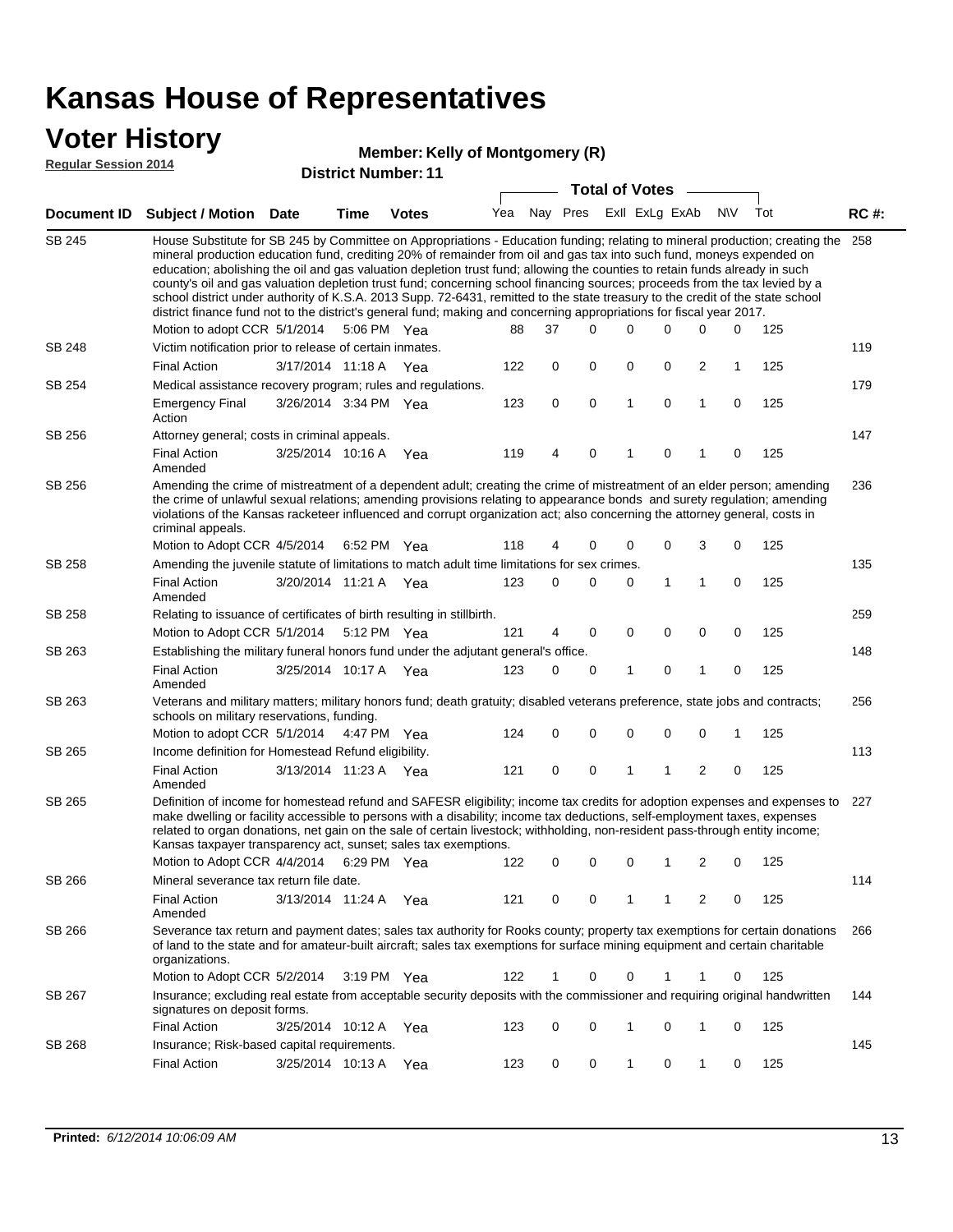## **Voter History**

**Regular Session 2014**

#### **Member: Kelly of Montgomery (R)**

|               |                                                                                                                                                                                    |                       |      |              |     |                |             | <b>Total of Votes</b> |              |   |             |     |             |
|---------------|------------------------------------------------------------------------------------------------------------------------------------------------------------------------------------|-----------------------|------|--------------|-----|----------------|-------------|-----------------------|--------------|---|-------------|-----|-------------|
| Document ID   | <b>Subject / Motion Date</b>                                                                                                                                                       |                       | Time | <b>Votes</b> | Yea | Nay Pres       |             | Exll ExLg ExAb        |              |   | N\V         | Tot | <b>RC#:</b> |
| SB 271        | Amending the Kansas medicaid fraud control act.                                                                                                                                    |                       |      |              |     |                |             |                       |              |   |             |     | 176         |
|               | <b>Emergency Final</b><br><b>Action Amend</b>                                                                                                                                      | 3/26/2014 3:30 PM Yea |      |              | 123 | 0              | 0           | 1                     | 0            | 1 | $\mathbf 0$ | 125 |             |
| SB 271        | Amending the Kansas medicaid fraud control act.                                                                                                                                    |                       |      |              |     |                |             |                       |              |   |             |     | 228         |
|               | Motion to Adopt CCR 4/4/2014 6:33 PM Yea                                                                                                                                           |                       |      |              | 122 | 0              | 0           | 0                     | 1            | 2 | 0           | 125 |             |
| SB 272        | Eliminating the 3% limit on controlled shooting area acreage in a county.                                                                                                          |                       |      |              |     |                |             |                       |              |   |             |     | 149         |
|               | <b>Final Action</b>                                                                                                                                                                | 3/25/2014 10:19 A Yea |      |              | 123 | 0              | 0           | 1                     | 0            | 1 | $\mathbf 0$ | 125 |             |
| SB 273        | House Substitute for SB 273 by Committee on Transportation †Commercial vehicles; regulation and registration thereof.                                                              |                       |      |              |     |                |             |                       |              |   |             |     | 168         |
|               | Final Action Sub Bill 3/26/2014 11:00 A Yea<br>Amended                                                                                                                             |                       |      |              | 122 | 1              | 0           | 1                     | 0            | 1 | 0           | 125 |             |
| SB 273        | Regulation of commercial motor vehicles; exemption from rules and regulations of the Kansas corporation commission.                                                                |                       |      |              |     |                |             |                       |              |   |             |     | 265         |
|               | Motion to Adopt CCR 5/2/2014 3:10 PM Yea                                                                                                                                           |                       |      |              | 101 | 22             | 0           | 0                     | 1            | 1 | 0           | 125 |             |
| SB 274        | Political action committees, legislative leadership.                                                                                                                               |                       |      |              |     |                |             |                       |              |   |             |     | 169         |
|               | <b>Final Action</b><br>Amended                                                                                                                                                     | 3/26/2014 11:01 A Yea |      |              | 108 | 15             | 0           | -1                    | 0            | 1 | 0           | 125 |             |
| <b>SB 278</b> | Establishing the state board of veterinary examiners within the animal health division of the Kansas department of agriculture<br>for a two-year period.                           |                       |      |              |     |                |             |                       |              |   |             |     | 127         |
|               | <b>Final Action</b>                                                                                                                                                                | 3/19/2014 11:24 A     |      | Yea          | 122 | 0              | 0           | 0                     | 1            | 2 | 0           | 125 |             |
| SB 284        | Amending the Kansas 911 act.                                                                                                                                                       |                       |      |              |     |                |             |                       |              |   |             |     | 124         |
|               | <b>Final Action</b>                                                                                                                                                                | 3/17/2014 11:24 A     |      | Yea          | 121 | $\overline{2}$ | $\mathbf 0$ | $\mathbf 0$           | $\mathbf 0$  | 2 | 0           | 125 |             |
| SB 285        | Optometrists; prohibition against limiting payment for covered services to insurance plan amounts.                                                                                 |                       |      |              |     |                |             |                       |              |   |             |     | 150         |
|               | <b>Final Action</b><br>Amended                                                                                                                                                     | 3/25/2014 10:20 A     |      | Yea          | 123 | 0              | 0           | $\mathbf{1}$          | 0            | 1 | 0           | 125 |             |
| SB 286        | Extending sunset date on certain agriculture fees from July 1, 2015, to July 1, 2019.                                                                                              |                       |      |              |     |                |             |                       |              |   |             |     | 151         |
|               | <b>Final Action</b><br>Amended                                                                                                                                                     | 3/25/2014 10:23 A Yea |      |              | 76  | 47             | 0           | $\mathbf{1}$          | 0            | 1 | 0           | 125 |             |
| SB 286        | Agriculture; extending sunset date on certain agriculture fees from July 1, 2015, to July 1, 2018; national day of the cowboy;<br>establishing the local food and farm task force. |                       |      |              |     |                |             |                       |              |   |             |     | 264         |
|               | Motion to adopt CCR 5/2/2014 3:04 PM Yea                                                                                                                                           |                       |      |              | 102 | 21             | 0           | 0                     | 1            | 1 | 0           | 125 |             |
| SB 306        | Modernizing certain insurance laws to allow use of additional investments.                                                                                                         |                       |      |              |     |                |             |                       |              |   |             |     | 173         |
|               | <b>Emergency Final</b><br>Action                                                                                                                                                   | 3/26/2014 3:26 PM Yea |      |              | 123 | 0              | 0           | 1                     | $\mathbf 0$  | 1 | 0           | 125 |             |
| <b>SB 308</b> | Updating the Kansas no-call act.                                                                                                                                                   |                       |      |              |     |                |             |                       |              |   |             |     | 138         |
|               | <b>Final Action</b>                                                                                                                                                                | 3/21/2014 10:15 A     |      | Yea          | 117 | 0              | 0           | 0                     | $\mathbf{1}$ | 6 | 1           | 125 |             |
| SB 309        | Health insurance coverage for qualified professional associations.                                                                                                                 |                       |      |              |     |                |             |                       |              |   |             |     | 182         |
|               | <b>Emergency Final</b><br>Action                                                                                                                                                   | 3/26/2014 3:38 PM Yea |      |              | 122 | 1              | 0           | 1                     | 0            | 1 | 0           | 125 |             |
| SB 310        | Grand juries; crimes to consider; amendment of indictment.                                                                                                                         |                       |      |              |     |                |             |                       |              |   |             |     | 180         |
|               | <b>Emergency Final</b><br>Action                                                                                                                                                   | 3/26/2014 3:35 PM Yea |      |              | 122 | 1              | 0           | 1                     | 0            | 1 | 0           | 125 |             |
| SB 311        | Increasing the noneconomic damages cap and changing rules related to expert evidence.                                                                                              |                       |      |              |     |                |             |                       |              |   |             |     | 142         |
|               | <b>Final Action</b><br>Amended                                                                                                                                                     | 3/24/2014 10:17 A Yea |      |              | 119 | 3              | $\Omega$    | 0                     | 0            | 3 | 0           | 125 |             |
| SB 311        | Increasing the noneconomic damages cap, changing rules related to expert evidence and repealing statutes pertaining to<br>collateral source benefits.                              |                       |      |              |     |                |             |                       |              |   |             |     | 203         |
|               | Motion to adopt CCR 4/3/2014 6:15 PM Yea                                                                                                                                           |                       |      |              | 120 | 4              | 0           | 0                     | 0            | 1 | 0           | 125 |             |
| SB 321        | Return of premiums separate from notice of denial of coverage.                                                                                                                     |                       |      |              |     |                |             |                       |              |   |             |     | 146         |
|               | <b>Final Action</b>                                                                                                                                                                | 3/25/2014 10:15 A Yea |      |              | 123 | 0              | 0           | 1                     | 0            | 1 | 0           | 125 |             |
| SB 329        | Clarifying court orders relating to parents in juvenile offender cases.<br><b>Final Action</b><br>Amended                                                                          | 3/20/2014 11:23 A Yea |      |              | 123 | 0              | 0           | 0                     | 1            | 1 | 0           | 125 | 136         |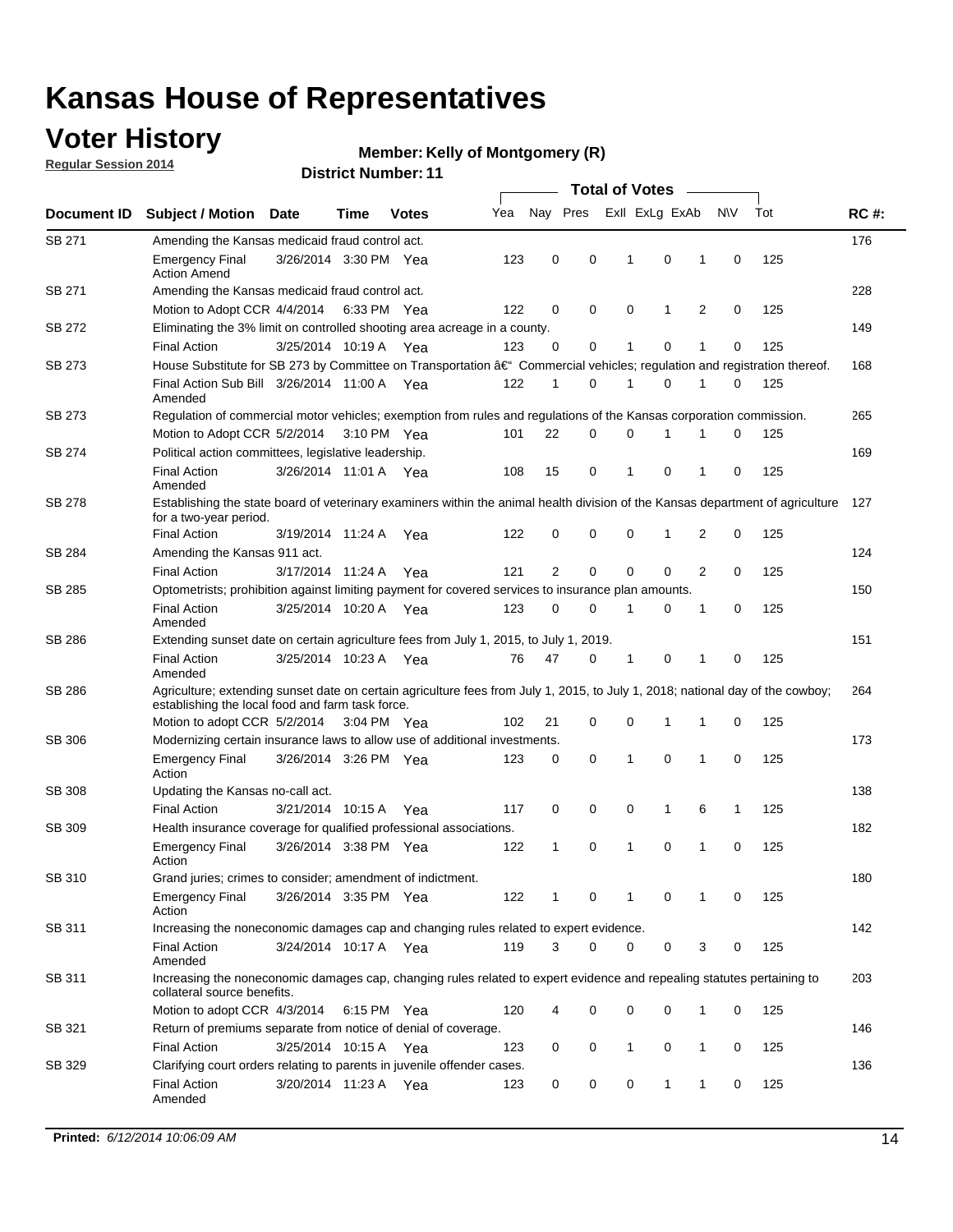## **Voter History**

**Regular Session 2014**

#### **Member: Kelly of Montgomery (R)**

|                 |                                                                                                                                                                    |                       |             |              |     |              |          | <b>Total of Votes</b> |                |                     |     |             |
|-----------------|--------------------------------------------------------------------------------------------------------------------------------------------------------------------|-----------------------|-------------|--------------|-----|--------------|----------|-----------------------|----------------|---------------------|-----|-------------|
| Document ID     | Subject / Motion Date                                                                                                                                              |                       | <b>Time</b> | <b>Votes</b> | Yea |              | Nay Pres |                       | Exll ExLg ExAb | <b>NV</b>           | Tot | <b>RC#:</b> |
| SB 329          | Clarifying court orders relating to parents in juvenile offender cases and changing the statute of limitations on certain juvenile<br>offenses.                    |                       |             |              |     |              |          |                       |                |                     |     | 242         |
|                 | Motion to adopt CCR 4/30/2014 3:23 PM Yea                                                                                                                          |                       |             |              | 122 | $\mathbf 1$  | 0        | 1                     | -1             | 0<br>0              | 125 |             |
| SB 344          | Special permits, oversized loads, transportation of hay or feed stuffs.                                                                                            |                       |             |              |     |              |          |                       |                |                     |     | 152         |
|                 | <b>Final Action</b><br>Amended                                                                                                                                     | 3/25/2014 10:24 A     |             | Yea          | 122 | $\mathbf{1}$ | 0        | 1                     | 0              | 1<br>0              | 125 |             |
| SB 349          | Boiler safety act; deputy inspectors.                                                                                                                              |                       |             |              |     |              |          |                       |                |                     |     | 128         |
|                 | <b>Final Action</b><br>Amended                                                                                                                                     | 3/19/2014 11:25 A     |             | Yea          | 119 | 3            | 0        | 0                     | 1              | $\overline{2}$<br>0 | 125 |             |
| SB 349          | Board of technical professions; recodification of professions and scope of practice, other; boiler safety act, deputy<br>inspectors.                               |                       |             |              |     |              |          |                       |                |                     |     | 215         |
|                 | Motion to Adopt CCR 4/4/2014                                                                                                                                       |                       | 10:02 A     | Yea          | 112 | 11           | 0        | 1                     | 0              | 0<br>1              | 125 |             |
| SB 351          | Vehicle identification numbers; penalties; damages.                                                                                                                |                       |             |              |     |              |          |                       |                |                     |     | 153         |
|                 | <b>Final Action</b>                                                                                                                                                | 3/25/2014 10:25 A     |             | Yea          | 123 | 0            | 0        | 1                     | 0              | 0<br>1              | 125 |             |
| <b>SB 357</b>   | Increasing the number of allowable hunter education deferrals.                                                                                                     |                       |             |              |     |              |          |                       |                |                     |     | 154         |
|                 | <b>Final Action</b><br>Amended                                                                                                                                     | 3/25/2014 10:26 A     |             | Yea          | 97  | 26           | 0        | 1                     | 0              | 0<br>1              | 125 |             |
| <b>SB 357</b>   | Authorizing land purchases by the state; amending process state uses to address seized wildlife; increasing the number of<br>allowable hunter education deferrals. |                       |             |              |     |              |          |                       |                |                     |     | 275         |
|                 | Motion to Adopt CCR 5/2/2014                                                                                                                                       |                       | 7:53 PM Yea |              | 113 | 11           | 0        | 0                     | $\mathbf 0$    | 0<br>1              | 125 |             |
| SB 359          | Relating to asbestos-related liability.                                                                                                                            |                       |             |              |     |              |          |                       |                |                     |     | 177         |
|                 | <b>Emergency Final</b><br>Action                                                                                                                                   | 3/26/2014 3:32 PM Yea |             |              | 94  | 29           | 0        | 1                     | $\mathbf 0$    | $\mathbf{1}$<br>0   | 125 |             |
| SB 367          | Creating the student data privacy act.                                                                                                                             |                       |             |              |     |              |          |                       |                |                     |     | 186         |
|                 | <b>Emergency Final</b><br><b>Action Amend</b>                                                                                                                      | 3/26/2014 3:43 PM Yea |             |              | 119 | 4            | 0        | 1                     | 0              | 0<br>1              | 125 |             |
| SB 367          | Creating the student data privacy act.                                                                                                                             |                       |             |              |     |              |          |                       |                |                     |     | 245         |
|                 | Motion to adopt CCR 4/30/2014 3:41 PM Yea                                                                                                                          |                       |             |              | 123 | 0            | $\Omega$ |                       | 1              | 0<br>0              | 125 |             |
| SB 371          | Amending employment security law regarding disposition of penalty funds and disclosure of confidential information.                                                |                       |             |              |     |              |          |                       |                |                     |     | 129         |
|                 | <b>Final Action</b>                                                                                                                                                | 3/19/2014 11:27 A     |             | Yea          | 90  | 32           | 0        | $\mathbf 0$           | 1              | 2<br>0              | 125 |             |
| SB 372          | Amending the shared work unemployment compensation program; layoff aversion.                                                                                       |                       |             |              |     |              |          |                       |                |                     |     | 155         |
|                 | <b>Final Action</b>                                                                                                                                                | 3/25/2014 10:28 A     |             | Yea          | 123 | 0            | 0        | $\mathbf{1}$          | 0              | 1<br>0              | 125 |             |
| SB 402          | Amending statutes related to the Kansas criminal justice information system committee.                                                                             |                       |             |              |     |              |          |                       |                |                     |     | 178         |
|                 | <b>Emergency Final</b><br>Action                                                                                                                                   | 3/26/2014 3:33 PM Yea |             |              | 123 | 0            | 0        | 1                     | 0              | 1<br>0              | 125 |             |
| SB 423          | Authorizing Department of Administration to sell Landon and Eisenhower state office buildings.                                                                     |                       |             |              |     |              |          |                       |                |                     |     | 233         |
|                 | <b>Final Action</b><br>Amended                                                                                                                                     | 4/5/2014              | 10:28 A Yea |              | 66  | 55           | 0        | 0                     | 0              | 0<br>4              | 125 |             |
| SB 424          | Amending the statutory requirements for a valid hospital lien.                                                                                                     |                       |             |              |     |              |          |                       |                |                     |     | 183         |
|                 | <b>Emergency Final</b><br>Action                                                                                                                                   | 3/26/2014 3:39 PM Yea |             |              | 115 | 8            | 0        | 1                     | 0              | 0<br>1              | 125 |             |
| <b>SCR 1618</b> | Substitute for SCR 1618 by Committee on Federal and State Affairs -- State constitutional amendment authorizing raffles.                                           |                       |             |              |     |              |          |                       |                |                     |     | 170         |
|                 | Final Action Sub Bill 3/26/2014 11:06 A Yea                                                                                                                        |                       |             |              | 102 | 19           | 2        | 1                     | 0              | 0<br>1              | 125 |             |
| <b>SCR 1620</b> | Port authority; creation in Stafford, Kansas.                                                                                                                      |                       |             |              |     |              |          |                       |                |                     |     | 234         |
|                 | <b>Final Action</b>                                                                                                                                                | 4/5/2014              | 10:29 A Yea |              | 121 | 0            | 0        | 0                     | 0              | 4<br>0              | 125 |             |